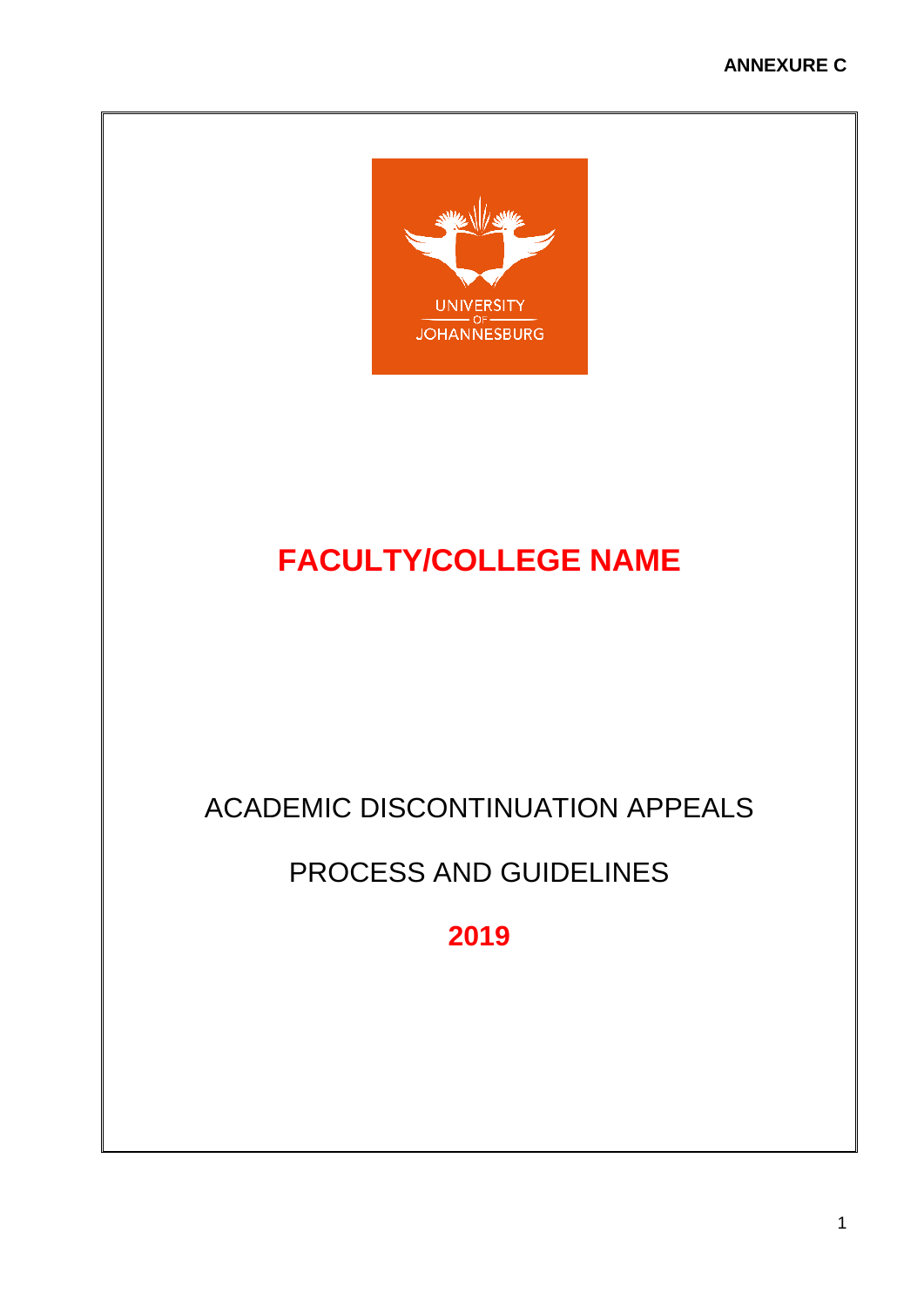# **TABLE OF CONTENTS**

| SECTION A: ACADEMIC DISCONTINUATION APPEALS PROCESS AND RELATED INFORMATION 3                        |    |
|------------------------------------------------------------------------------------------------------|----|
|                                                                                                      |    |
|                                                                                                      |    |
| COMPOSITION OF ACADEMIC DISCONTINUATION APPEALS COMMITTEES (AT DEPARTMENT/ SCHOOL                    |    |
|                                                                                                      |    |
|                                                                                                      |    |
|                                                                                                      |    |
| SECTION B: GUIDELINES FOR THE EVALUATION OF ACADEMIC DISCONTINUATION APPEALS 5                       |    |
|                                                                                                      |    |
|                                                                                                      |    |
| GUIDELINES FOR THE EVALUATION ACADEMIC DISCONTINUATION APPEALS AT THE BEGINNING OF AN                |    |
|                                                                                                      |    |
|                                                                                                      |    |
|                                                                                                      |    |
| SECTION C: CONCLUSION OF THE APPEALS PROCESS MANUSCRIPTION CONTROL CONCLUSION OF THE APPEALS PROCESS | 14 |
|                                                                                                      |    |
|                                                                                                      |    |
|                                                                                                      |    |
| ANNEXURE 1:APPEALS COMMITTEE DECISION RECORD TEMPLATE                                                | 16 |
| <b>ANNEXURE 2: CONDITIONS OF RE-ADMISSION FORM</b>                                                   | 17 |
|                                                                                                      |    |
|                                                                                                      |    |
| ANNEXURE 3:DECLARATION OF CONFIDENTIALITY AND INTEREST                                               | 19 |
|                                                                                                      |    |
| ANNEXURE 4: CRITERIA FOR THE ALLOCATION OF WARNINGS AND EXCLUSION FOR MASTERS AND                    |    |
| <b>DOCTORAL PROGRAMMES</b>                                                                           | 20 |
|                                                                                                      |    |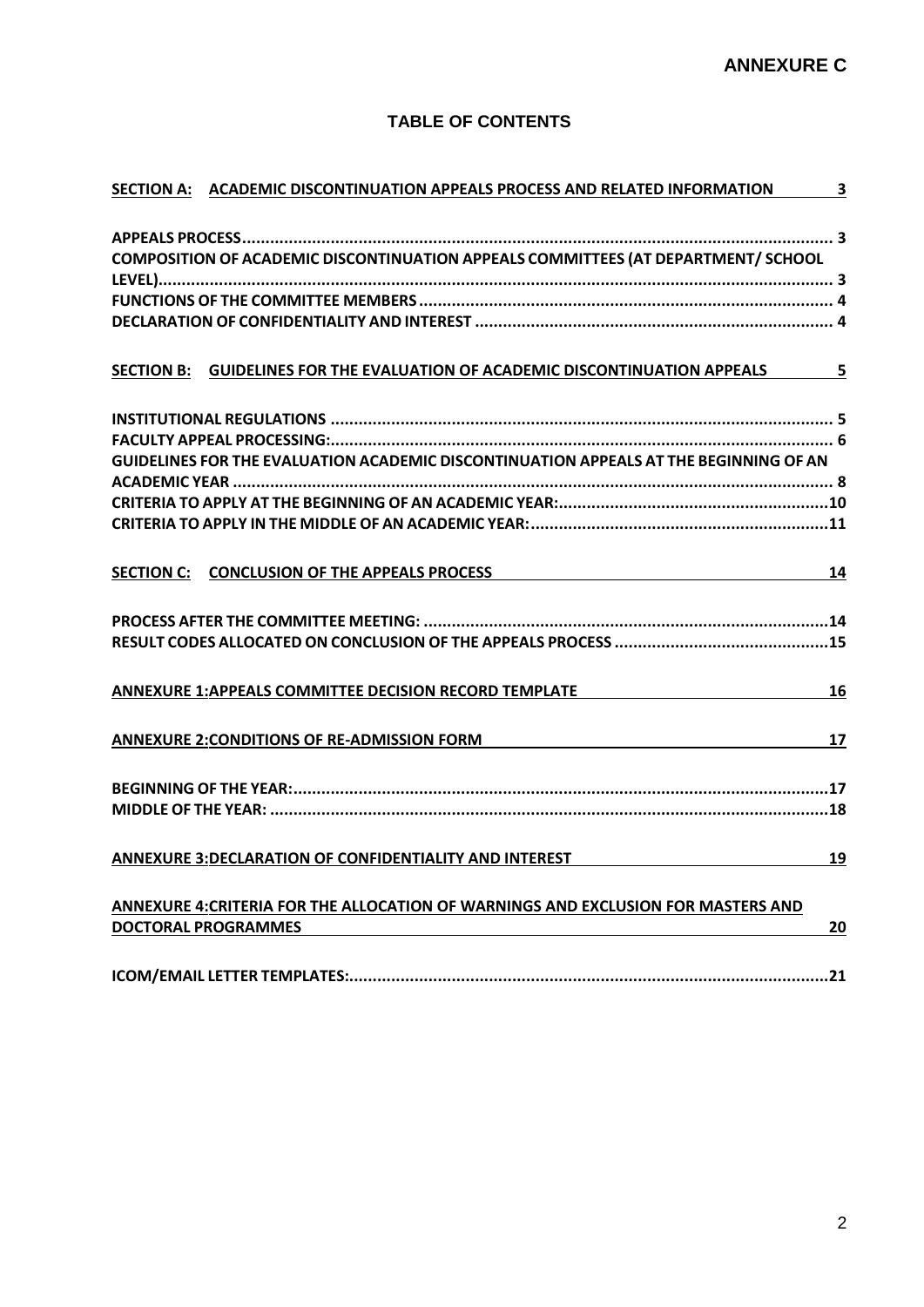## <span id="page-2-0"></span>**SECTION A: ACADEMIC DISCONTINUATION APPEALS PROCESS AND RELATED INFORMATION**

#### <span id="page-2-1"></span>**APPEALS PROCESS**

- 1. Students submit ACADEMIC DISCONTINUATION (F7) appeal applications online via the UJ website.
- 2. Designated Faculty/College Office staff download the applications and filter them in terms of the different departments/schools.
- 3. A global result statement of each student submitting an appeal will be extracted and a summary of the student's progress will be made on the statement, such as the following:
	- The total number of modules passed until the last academic year of registration;
	- The number of previous academic exclusions (academic discontinuations) and/or a previously successful appeal, but the student did not meet re-admission conditions (L2);
	- Repeated failure of modules (taking into account levels and prerequisites);
	- Number of previous warnings; and
	- Whether or a not a student can complete the qualification, if given a chance, in the new academic year (as is applicable).
- 4. The applications, together with the global result statements, are forwarded to the respective departments/schools.
- 5. The departments/schools meet according to a schedule arranged by the Faculty/College Office to discuss, and makes a decision on each appeal.
- 6. **All decisions with reasons, as well as conditions of re-admission (in the case of successful appeals)**, are indicated on the Appeals Application form at the meeting, signed by the Chairperson, and summarised on a special template after the meeting, which serves as a Decisions Record of the meeting; and these are then submitted by the Committee Secretariat to the Faculty/College Office (see [Annexure 1\)](#page-15-0).
- 7. The decisions are communicated to the students electronically.
- 8. In the case of successful appeals, each student is required to sign an agreement on the conditions of re-admission (see [Annexure 2\)](#page-16-0).
- 9. The decisions are captured on ITS and in the case of successful appeals, the students are unblocked for registration at the beginning of an academic year (or continued registration is allowed in the second semester). Refer to detail provided in Section C below.

### <span id="page-2-2"></span>**COMPOSITION OF ACADEMIC DISCONTINUATION APPEALS COMMITTEES (AT DEPARTMENT/SCHOOL LEVEL)**

The Faculty/College Appeals Committee will consider the appeal and the student will be notified in writing (email and SMS) of the outcome of the appeal. The decision of the Faculty/College Appeals Committee is final, AR7(d). If a student transfers to another faculty, the student's academic record related to his/her registration in any other programme/s is retained.

The appeals are evaluated by an appeals committee, chaired by the Executive Dean/Vice-Dean Teaching and Learning of the Faculty/College.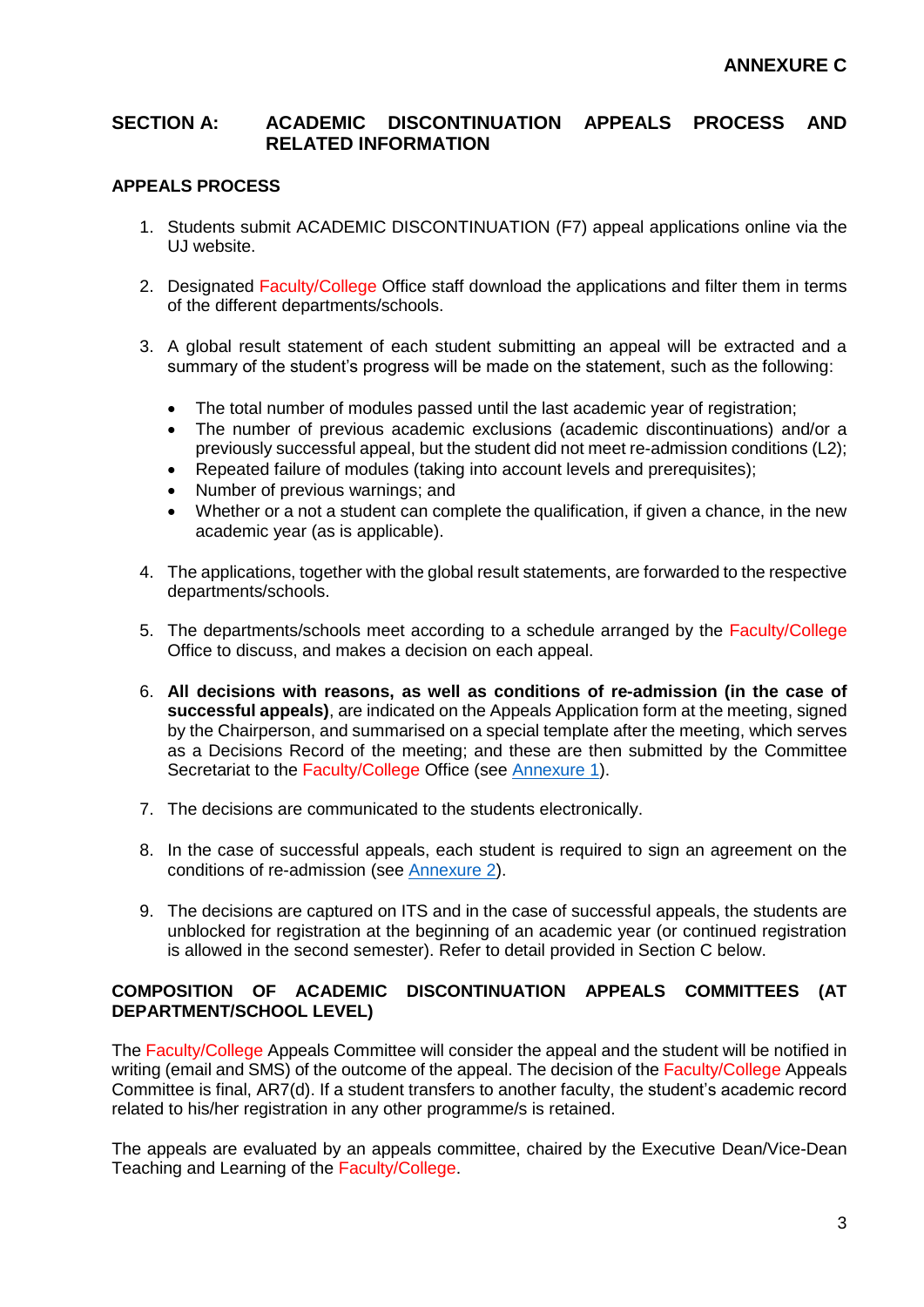The panel normally consists of the following members, but might have more or fewer, based on each Faculty/College's requirements:

#### **Committee members:**

- 1. Executive Dean/Vice-Dean (Teaching and Learning) *(Chairperson)*
- 2. Director of the School/Head of Department or a senior representative (or appropriate representatives in the case of schools without departments)
- 3. Head: Faculty/College Administration
- 4. A representative from PsyCaD
- 5. A representative from the SRC.

#### **Secretariat:**

- 6. Faculty/College appeals coordinator; and
- 7. Faculty/College Office staff member responsible for a qualification, who will update the appeal decisions.

#### <span id="page-3-0"></span>**FUNCTIONS OF THE COMMITTEE MEMBERS**

- 1. The Chairperson, after taking into account the discussion on an appeal and relevant guidelines as contained in this document, facilitates the decision on whether to lift or uphold an academic discontinuation. In the event of a lack of consensus, the Chairperson has the deciding vote. She/he signs the decisions indicated on the Appeal Applications form and later on the Decisions Record.
- 2. The SRC through its representative member on the Appeals Committee serves in an advisory capacity. A meeting is usually held in advance with representatives from the SRC to explain the appeals process and to clarify their role.
- 3. The representative from the Faculty/College Office acts as the secretariat who ensures that all decisions with reasons, as well as conditions for re-admission (in the case of successful appeals) are noted on the Appeals Application form and signed by the Chairperson; and later summarises all decisions on a special template, which serves as a decision record of the appeals meeting.

#### <span id="page-3-1"></span>**DECLARATION OF CONFIDENTIALITY AND INTEREST**

- 1. In compliance with the Protection of Personal Information (POPI) Act, all student information must be treated with utmost confidentiality.
- 2. As far is possible, the Faculty/College Office representative/s will (prior to the Appeals meetings) read through the appeals and highlight key information such as the reasons provided by the student for her/his poor academic performance and measures that she/he pledges to undertake in order to address problems and improve academic performance.
- 3. At the Appeals Committee meeting, the Chairperson will present each student's appeal anonymously, indicating: academic progress, reasons provided by the student for poor academic performance and measures for improvement pledged by the student.
- 4. Each member of the Appeals Committee is required to sign a Declaration of Confidentiality and Interest (see [Annexure 3\)](#page-18-0).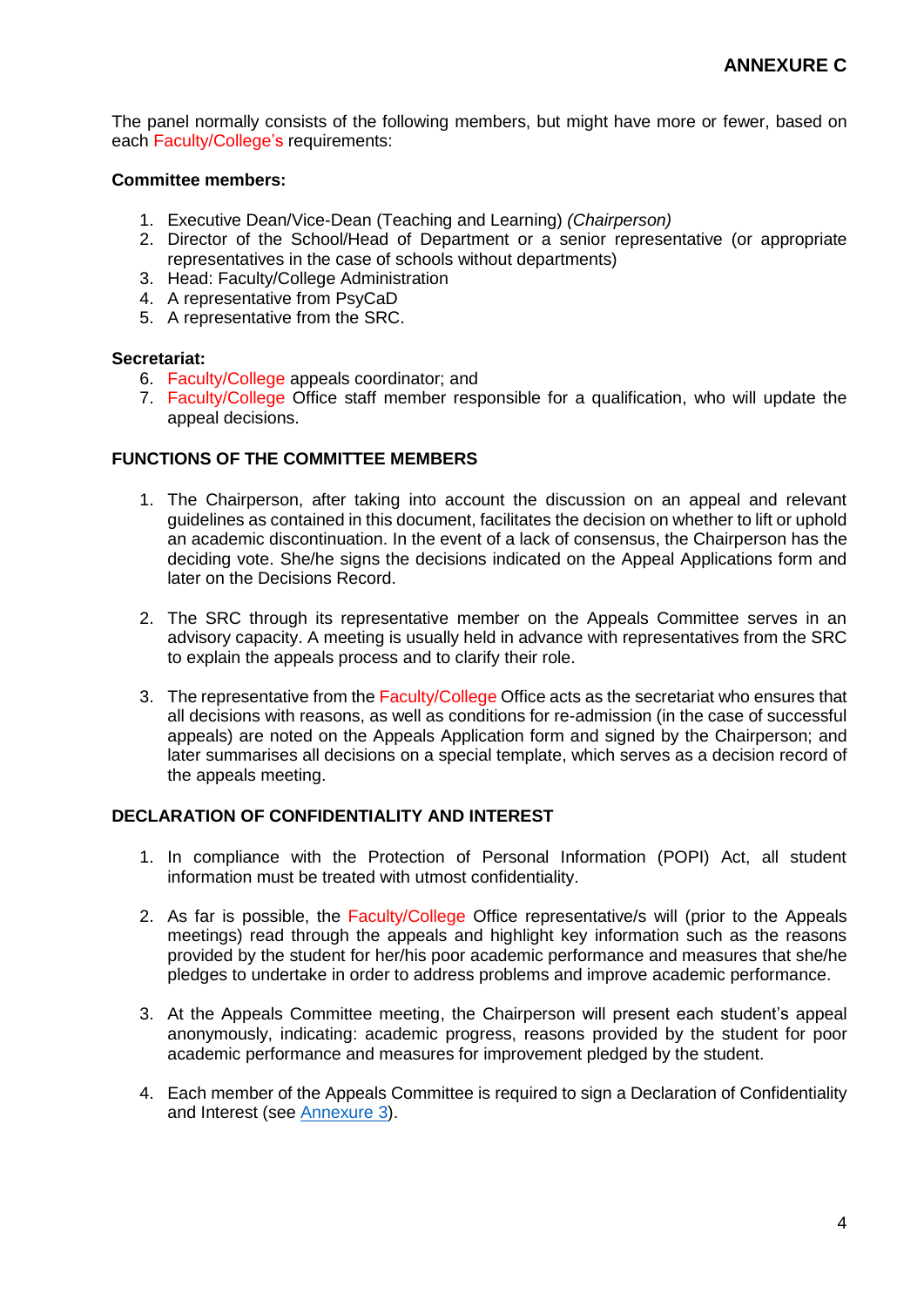## <span id="page-4-0"></span>**SECTION B: GUIDELINES FOR THE EVALUATION OF ACADEMIC DISCONTINUATION APPEALS**

#### <span id="page-4-1"></span>**INSTITUTIONAL REGULATIONS**

Students may lodge an appeal against their academic exclusion (such as receiving an F7 (undergraduate) or 7F (postgraduate) global result code) at the specific Faculty/College on the campus where the student is registered. Faculty/College-specific arrangements will be made and dates publicised by the Faculty/College concerned (UJ Academic Regulations 2019):

#### AR6. CREDIT AND PROMOTION REQUIREMENTS FOR UNDERGRADUATE PROGRAMMES

- AR6.3 Students retain credit for exemption and/or renewal of registration purposes for a module passed for a period not exceeding seven years, provided that there are no material changes to the curriculum content in this period and provided further that there has been no change in the statutory body regulating the relevant qualification. This retention is also subject to the programme-specific requirements contained in the Faculty Rules and Regulations. Exceptions may be allowed by the Executive Dean in consultation with the Head of Department.
- AR6.6 Students who have failed a module twice will not be allowed to continue their studies in the same module at the University, except with the permission of the Executive Dean or his/her delegated authority on recommendation of the relevant Head of Department after consultation with the Lecturer, or on recommendation of the faculty's examination or assessment committee.
- AR6.7 To be admitted to any module in the second, third or fourth academic year of study, and progress to the following year of study, students must have passed at least 60% of the modules registered for in the previous academic year of study for contact programmes.
- AR6.8 Students who have not been promoted to the following year of study for any two years of study will not be permitted to continue with that programme and will academically be excluded except with the special permission of the Executive Dean. The Executive Dean may stipulate conditions for students to continue with their studies.
- AR6.9 If students have been granted special permission to continue with studies as determined in AR 6.6 and AR 6.8, the Executive Dean may refuse continuation of studies if their progress in the first semester is unsatisfactory. Students may also be refused further admission if they continue to perform unsatisfactorily at the end of the relevant academic year and will be academically excluded.
- AR6.10 The formal time during which students were registered for a particular programme at another higher education institution, as well as their results at such institution, may be considered in applying AR6.6, AR6.8, AR6.9.
- AR6.11 Unsatisfactory attendance of lectures, participation in an electronic learning environment, tutorials and practicals (where applicable) is taken into consideration when decisions are made regarding the academic exclusion of students.

#### AR10. DURATION OF PROGRAMME

AR10.1 The minimum duration of a programme is in accordance with the HEQSF and HEMIS requirements.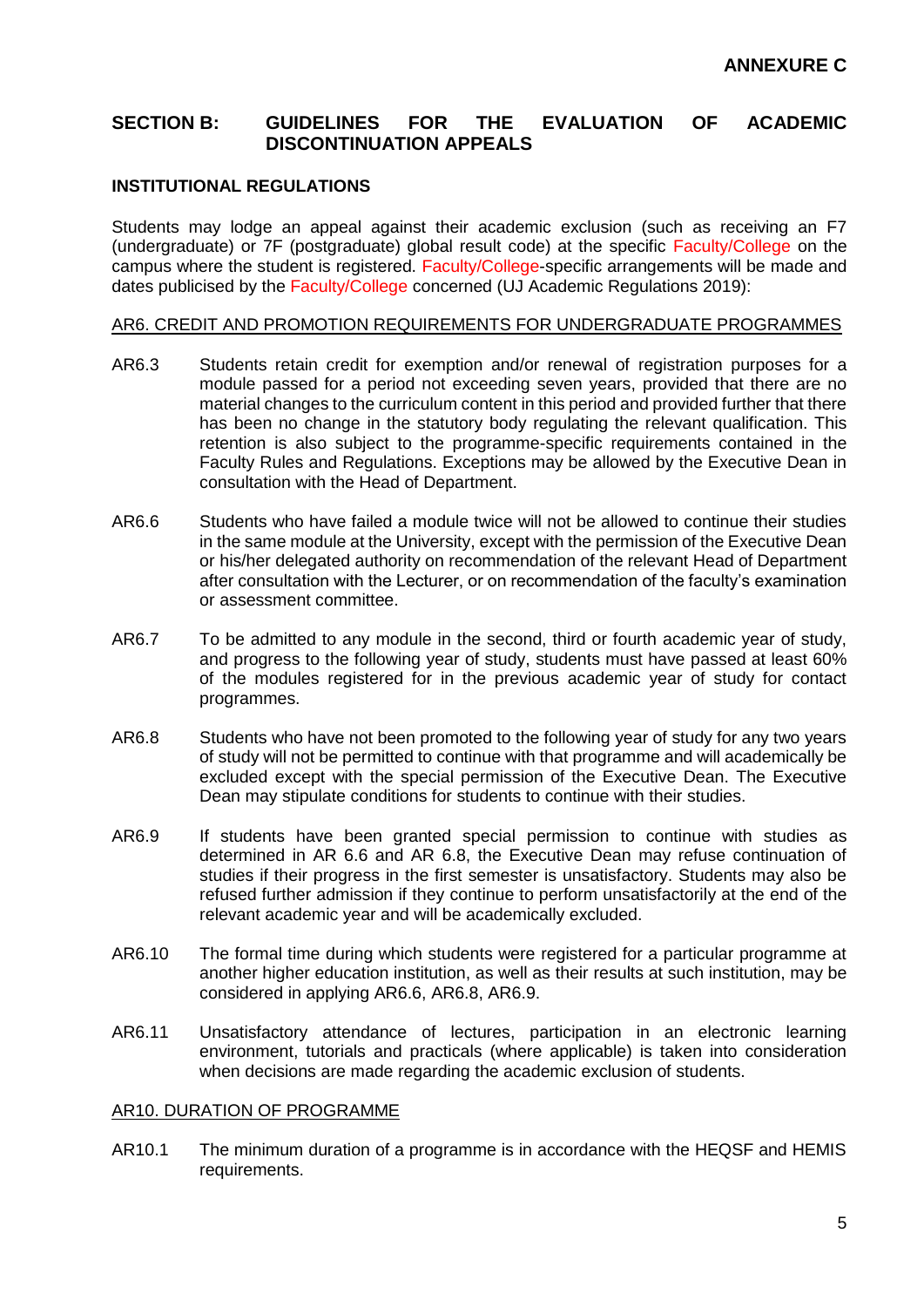AR10.2 The **maximum duration of a programm**e is per the table below:

| Qualification                 | <b>Minimum Credits</b> | <b>Minimum Duration</b> | <b>Maximum Duration</b> |
|-------------------------------|------------------------|-------------------------|-------------------------|
| <b>Higher Certificate</b>     | 120                    | 1 year                  | 2 years                 |
| <b>Advanced Certificate</b>   | 120                    | 1 year                  | 2 years                 |
| Diploma                       | 240                    | 2 years                 | 3 years                 |
| <b>UG Diploma</b>             | 360                    | 3 years                 | 5 years                 |
| <b>UG Extended Diploma</b>    | 360                    | 4 years                 | 6 years                 |
| Advanced Diploma              | 120                    | 1 year                  | 2 years                 |
| <b>UG Degree</b>              | 360                    | 3 years                 | 5 years                 |
| <b>UG Extended Degree</b>     | 360                    | 4 years                 | 6 years                 |
| <b>UG Professional Degree</b> | 480                    | 4 years                 | 6 years                 |
| PG Diploma                    | 120                    | 1 year                  | 2 years                 |
| <b>Honours Degree</b>         | 120                    | 1 year                  | 2 years                 |
| Master's Degree               | 180                    | vear                    | 2 years                 |
| Doctoral Degree               | 360                    | 2 years                 | 4 years                 |

Duration of programmes if registered full time:

#### AR.7 APPEALS AGAINST ACADEMIC EXCLUSION

Students may lodge an appeal against their academic exclusion (such as receiving an F7 (undergraduate) or 7F (postgraduate) global result code) online [\(https://www.uj.ac.za/studyatUJ/Pages/Student-Application-form-to-appeal-against-academic](https://www.uj.ac.za/studyatUJ/Pages/Student-Application-form-to-appeal-against-academic-exclusion---F7.aspx)[exclusion---F7.aspx\)](https://www.uj.ac.za/studyatUJ/Pages/Student-Application-form-to-appeal-against-academic-exclusion---F7.aspx). Faculty/College-specific arrangements will be made and dates publicised by the Faculty/College concerned.

- AR7(a) Applicants who want to appeal must follow the prescribed administrative procedure by submitting their motivation and supporting documents as well as other substantiating documents online via the UJ web according to faculty guidelines and procedures and in accordance with UJ policies.
- AR7(b) The Faculty Appeals Committee will consider the appeals and may refuse or allow readmission.
- AR7(c) The students will be notified in writing of the outcome of the appeal.
- AR7(d) The decision of the Faculty Appeals Committee is final subject to AR7(f).
- AR7(e) Students who transfer to another faculty retain their academic record related to their previous registration for any other programme/s.
- AR7(f) When a Faculty Appeals Committee allows re-admission under circumstances where a student had submitted incorrect information and documentation material to an appeal, or had omitted to provide information or documentation material to an appeal, the Faculty Appeals Committee may reverse its decision and the registration of the student may be cancelled.

#### <span id="page-5-0"></span>**FACULTY APPEAL PROCESSING:**

Students may lodge an appeal against their academic exclusion (such as receiving an F7 (undergraduate) or 7F (postgraduate) global result code) online [https://www.uj.ac.za/studyatUJ/Pages/Student-Application-form-to-appeal-against-academic](https://www.uj.ac.za/studyatUJ/Pages/Student-Application-form-to-appeal-against-academic-exclusion---F7.aspx)[exclusion---F7.aspx](https://www.uj.ac.za/studyatUJ/Pages/Student-Application-form-to-appeal-against-academic-exclusion---F7.aspx)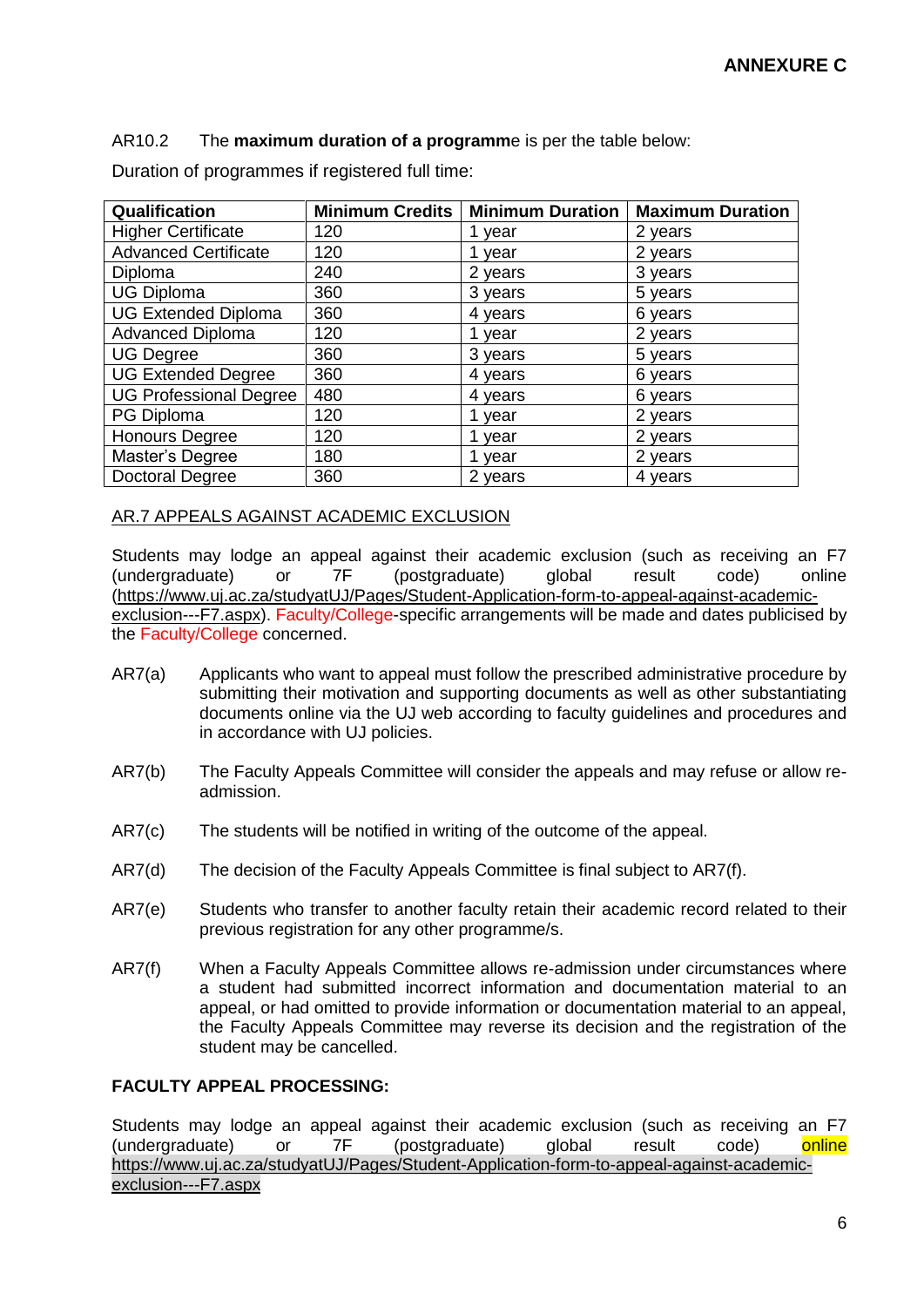# **ANNEXURE C**

| PowerHEDA Dashboard | P HEDA Reporting<br>$\times$   | $\times$                                                                                                                                                                                                                                                                                                                                                                                                                                                                                                                                                                                                                                                                                                                                                                                                                                    | K⊁ Study@UJ - Student Application X | $\ddot{}$ |  |  |                                                                                                                                            |  | <b>- 4</b> |  |
|---------------------|--------------------------------|---------------------------------------------------------------------------------------------------------------------------------------------------------------------------------------------------------------------------------------------------------------------------------------------------------------------------------------------------------------------------------------------------------------------------------------------------------------------------------------------------------------------------------------------------------------------------------------------------------------------------------------------------------------------------------------------------------------------------------------------------------------------------------------------------------------------------------------------|-------------------------------------|-----------|--|--|--------------------------------------------------------------------------------------------------------------------------------------------|--|------------|--|
| С                   |                                | A https://www.uj.ac.za/studyatUJ/Pages/Student-Application-form-to-appeal-against-academic-exclusion---F7.aspx                                                                                                                                                                                                                                                                                                                                                                                                                                                                                                                                                                                                                                                                                                                              |                                     |           |  |  |                                                                                                                                            |  |            |  |
| <b>H</b> Apps       |                                | G Frameworks and Crite   PowerHEDA Dashboa   [٩ UJ - uLink Site   ٩ Integrator Login   ٩ Login HR Oracle   ٩ UJ - HR   ٩ UJ - Corporate Gover                                                                                                                                                                                                                                                                                                                                                                                                                                                                                                                                                                                                                                                                                               |                                     |           |  |  | <b><i><sup>O</sup></i></b> InfoSlips Viewer                                                                                                |  |            |  |
| Sign In             |                                |                                                                                                                                                                                                                                                                                                                                                                                                                                                                                                                                                                                                                                                                                                                                                                                                                                             |                                     |           |  |  |                                                                                                                                            |  |            |  |
|                     |                                |                                                                                                                                                                                                                                                                                                                                                                                                                                                                                                                                                                                                                                                                                                                                                                                                                                             |                                     |           |  |  |                                                                                                                                            |  |            |  |
|                     |                                | Home $\mathcal Y$ Study@UJ $\mathcal Y$ Student Application form to appeal against academic exclusion - F7                                                                                                                                                                                                                                                                                                                                                                                                                                                                                                                                                                                                                                                                                                                                  |                                     |           |  |  |                                                                                                                                            |  |            |  |
|                     |                                |                                                                                                                                                                                                                                                                                                                                                                                                                                                                                                                                                                                                                                                                                                                                                                                                                                             |                                     |           |  |  |                                                                                                                                            |  |            |  |
| $\lambda$ Apply     |                                |                                                                                                                                                                                                                                                                                                                                                                                                                                                                                                                                                                                                                                                                                                                                                                                                                                             |                                     |           |  |  | Share:                                                                                                                                     |  |            |  |
|                     | Academic Departments           | STUDENT APPLICATION FORM TO APPEAL AGAINST ACADEMIC EXCLUSION                                                                                                                                                                                                                                                                                                                                                                                                                                                                                                                                                                                                                                                                                                                                                                               |                                     |           |  |  |                                                                                                                                            |  |            |  |
|                     | Courses and Programmes         | (Allocation of a global result code of F7 (Undergraduate) or 7F (Postgraduate at the end of the year; or the allocation of a global result code BF<br>(Undergraduate) or DF (Postgraduate) in the middle of the year.                                                                                                                                                                                                                                                                                                                                                                                                                                                                                                                                                                                                                       |                                     |           |  |  |                                                                                                                                            |  |            |  |
| Graduations         |                                | PLEASE TAKE NOTE OF THE FOLLOWING APPEAL CONDITIONS:                                                                                                                                                                                                                                                                                                                                                                                                                                                                                                                                                                                                                                                                                                                                                                                        |                                     |           |  |  |                                                                                                                                            |  |            |  |
| Registration        |                                | 1. Appeals are to be submitted by 18 Janaury 2018.                                                                                                                                                                                                                                                                                                                                                                                                                                                                                                                                                                                                                                                                                                                                                                                          |                                     |           |  |  |                                                                                                                                            |  |            |  |
| ) Timetables        |                                | 2. The outcomes of appeals will be communicated via SMS.<br>3. It is the responsibility of the student to follow up on the outcome of an appeal by the end of January 2019. (It might be possible that the<br>University does not have your correct cell number).<br>4. Students who qualify for supplementary, sick or special assessments may go ahead and write them. The committee will make a decision<br>keeping these assessments in mind.<br>5. A student is allowed to appeal for a revocation (lifting) of an academic exclusion only once.<br>6. The Faculty Appeals Committee will consider the appeals and may refuse or allow re-admission.<br>7. An academic exclusion does not lapse after a certain period of time.<br>8. Students who want to transfer to another faculty must submit an appeal to that specific faculty. |                                     |           |  |  |                                                                                                                                            |  |            |  |
|                     | <b>Late Enquiries</b>          |                                                                                                                                                                                                                                                                                                                                                                                                                                                                                                                                                                                                                                                                                                                                                                                                                                             |                                     |           |  |  |                                                                                                                                            |  |            |  |
|                     | Student Accommodation and      |                                                                                                                                                                                                                                                                                                                                                                                                                                                                                                                                                                                                                                                                                                                                                                                                                                             |                                     |           |  |  |                                                                                                                                            |  |            |  |
|                     | <b>Residence Life</b>          |                                                                                                                                                                                                                                                                                                                                                                                                                                                                                                                                                                                                                                                                                                                                                                                                                                             |                                     |           |  |  |                                                                                                                                            |  |            |  |
|                     | Open Course Content            |                                                                                                                                                                                                                                                                                                                                                                                                                                                                                                                                                                                                                                                                                                                                                                                                                                             |                                     |           |  |  |                                                                                                                                            |  |            |  |
|                     | Student Finance                | 9. Students who transfer to another faculty retain their academic record related to their previous registration for any other programme/s.                                                                                                                                                                                                                                                                                                                                                                                                                                                                                                                                                                                                                                                                                                  |                                     |           |  |  |                                                                                                                                            |  |            |  |
|                     | <b>Examination Information</b> | 10. The decision of the appeals committee is final, which means that no further appeals are permitted. Note that an appeals committee                                                                                                                                                                                                                                                                                                                                                                                                                                                                                                                                                                                                                                                                                                       |                                     |           |  |  | generally consists of a combination of the following: Head of Department, Programme Coordinator, Faculty/College officer, PsyCaD           |  |            |  |
| Campus Life         |                                | representative and a SRC member.                                                                                                                                                                                                                                                                                                                                                                                                                                                                                                                                                                                                                                                                                                                                                                                                            |                                     |           |  |  |                                                                                                                                            |  |            |  |
|                     | Student Marketing              | 11. A successful appeal is valid for the continuation of studies in the immediately ensuing semester and not to be deferred t a later period. In                                                                                                                                                                                                                                                                                                                                                                                                                                                                                                                                                                                                                                                                                            |                                     |           |  |  | other words, for a successful appeal at the end of the second semester, a student must continue with his/her studies in the first semester |  |            |  |
| >> Recent           |                                | of the following year.<br>12. When a Faculty Appeals Committee allows re-admission under circumstances where a student had submitted incorrect information and                                                                                                                                                                                                                                                                                                                                                                                                                                                                                                                                                                                                                                                                              |                                     |           |  |  |                                                                                                                                            |  |            |  |
|                     |                                |                                                                                                                                                                                                                                                                                                                                                                                                                                                                                                                                                                                                                                                                                                                                                                                                                                             |                                     |           |  |  | documentation material to an appeal, or had omitted to provide information or documentation material to an appeal, the Faculty Appeals     |  |            |  |
|                     |                                | Committee may reverse its decision and the registration of the student may be cancelled.                                                                                                                                                                                                                                                                                                                                                                                                                                                                                                                                                                                                                                                                                                                                                    |                                     |           |  |  |                                                                                                                                            |  |            |  |
|                     |                                | <b>Supporting documents:</b>                                                                                                                                                                                                                                                                                                                                                                                                                                                                                                                                                                                                                                                                                                                                                                                                                |                                     |           |  |  |                                                                                                                                            |  |            |  |
|                     |                                | • If you want to substantiate your appeal with supporting documents, it must be uploaded with the appeal.                                                                                                                                                                                                                                                                                                                                                                                                                                                                                                                                                                                                                                                                                                                                   |                                     |           |  |  |                                                                                                                                            |  |            |  |
|                     |                                |                                                                                                                                                                                                                                                                                                                                                                                                                                                                                                                                                                                                                                                                                                                                                                                                                                             |                                     |           |  |  |                                                                                                                                            |  |            |  |

Staff will access the online platform, to review applications for their specific qualifications.

The records can be filtered by faculty, by clicking on "..." and selecting the Faculty/College required; however, students may accidentally enter the wrong Faculty/College and application(s) could be missed.

<https://www.uj.ac.za/studyatUJ/Lists/7fconfigsleep/AllItems.aspx>

| PowerHEDA Dashboard                                            | <b>F</b> HEDA Reporting<br>I Study@UJ - Student Application X<br>S 7f-config-sleep - Faculty of Huma X<br>$+$<br>$\times$<br>$\times$                                                                                                                                                     | $-0$<br>$\mathbf{x}$       |
|----------------------------------------------------------------|-------------------------------------------------------------------------------------------------------------------------------------------------------------------------------------------------------------------------------------------------------------------------------------------|----------------------------|
| C<br>$\leftarrow$<br>$\rightarrow$                             | ■ https://www.uj.ac.za/studyatUJ/Lists/7fconfigsleep/Faculty%20of%20Humanities.aspx                                                                                                                                                                                                       | ☆<br>$\boldsymbol{\Theta}$ |
| <b>III</b> Apps<br><b>B</b> Frameworks and Crite               | <b>D</b> UJ - uLink Site<br>The Integrator Login The Login HR Oracle The UJ - HR The UJ - Corporate Govern<br><b>PowerHEDA Dashboa</b><br><b><i>CD</i></b> InfoSlips Viewer                                                                                                               | $\rightarrow$              |
| <b>SharePoint</b>                                              |                                                                                                                                                                                                                                                                                           | 登<br>Dal Mas, Tania -      |
| <b>ITEMS</b><br><b>LIST</b><br><b>BROWSE</b>                   |                                                                                                                                                                                                                                                                                           | $\Sigma$ FOLLOW            |
| sD                                                             | Faculties <b>*</b><br>About<br>Study@UJ<br>Students & Staff +<br>Research<br>Library <b>*</b><br>$\overline{\phantom{a}}$<br>$\overline{\phantom{a}}$<br>Search<br>7f-config-sleep                                                                                                        | ٩                          |
| Apply                                                          | (+) new item or edit this list                                                                                                                                                                                                                                                            |                            |
| <b>Academic Departments</b>                                    | α<br>College of Business and Economics<br><b>Faculty of Humanities</b><br>Find an item<br>All Items<br>                                                                                                                                                                                   |                            |
| Courses and Programmes<br><b>Short Courses</b><br>Postgraduate | Title<br>$\checkmark$<br>Initials<br>Qualification name<br>Level of study<br>Faculty<br>Student number<br><b>Email Address</b><br>Surname<br>Contact number<br>Mhlauli<br>3rd<br>Faculty of Humanities 201442089<br><b>Nk</b><br>Nkmhlauli@gmail.com<br>Mr<br>0840351559<br>Logistics<br> |                            |

A list of excluded students should be generated and used as the control list for students who have appealed.

# FACULTY APPEALS COORDINATOR

This list will be shared on a share folder, and as appeals are lodged, the faculty staff member responsible for the qualification will update the list to reflect that the student has appealed. FACULTY APPEALS COORDINATOR

FACULTY OFFICE STAFF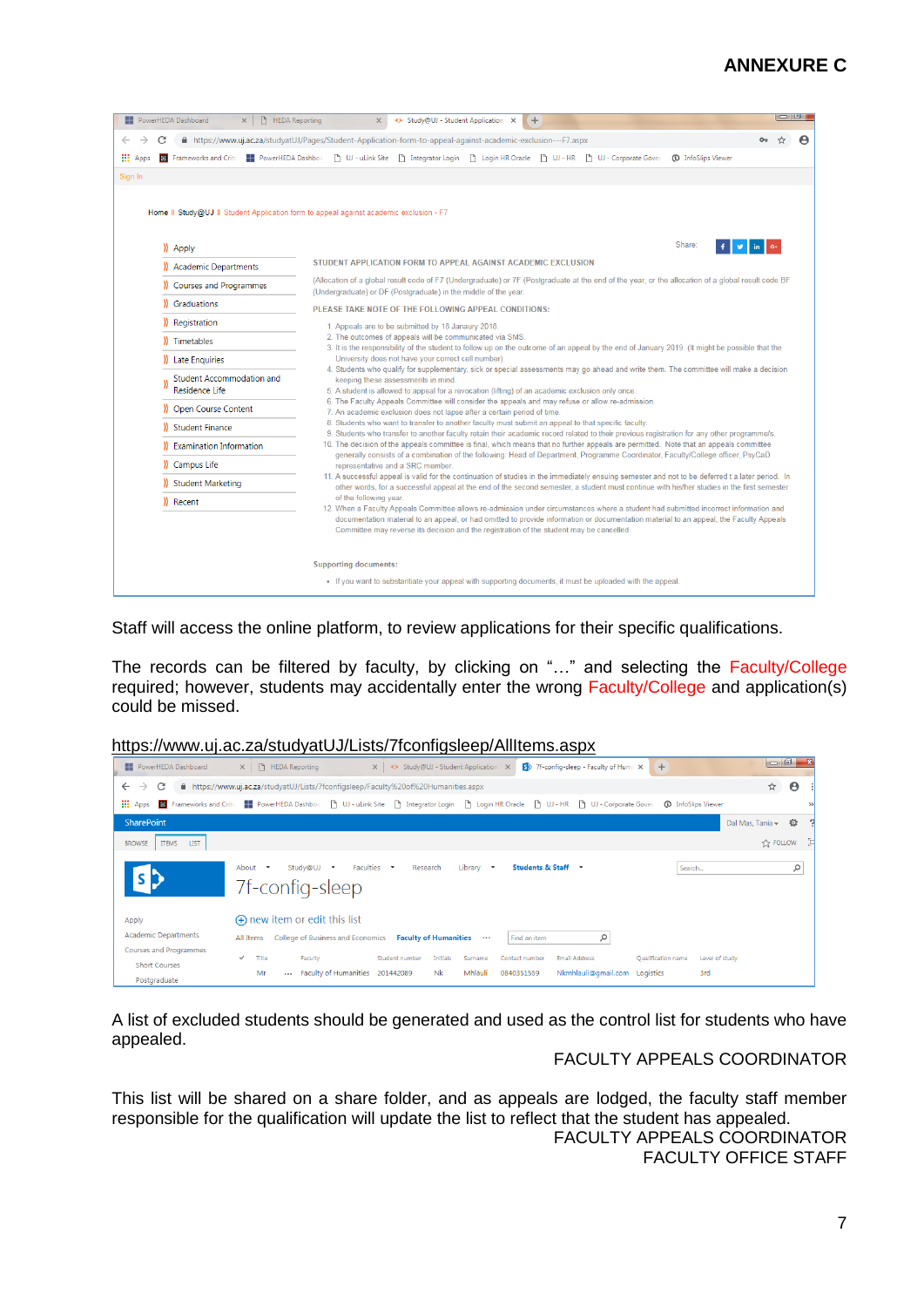This will mean that any queries received at the lodging of an appeal may be dealt with by any member of staff.

FACULTY OFFICE STAFF

As the applications are lodged, the folders as detailed above should be created and updated with all the documents listed under the folders section above and saved for each student. FACULTY OFFICE STAFF

1. Create a folder for your qualifications, and subfolders with each appeal application.

2. The naming of the folders should take the following sequence:

Main folder = Qualification name

Sub folders:

- Qualification;
- Year of Study;
- Student Surname

The subfolder, should contain the following:

- The student's supporting documents for the appeal;
- The student's global:
- A summary of the student's performance, including/making special reference to:
	- a) A screen snapshot of the application data;
	- b) A summary on the student's performance based on AR6.6; AR6.8; AR6.9; AR6.10; AR6.12 as listed above;
	- c) Any prior exclusions.

#### **The day after the closing date:**

The control list is used as the basis for the agenda of the meeting(s).

#### FACULTY APPEALS COORDINATOR

Specific folders with all applications per qualification must be finalised on the share folder. FACULTY OFFICE STAFF

Creation of the agenda with slots per department/qualification and circulation of all documentation and invites are sent, together with viewing access to the folders relevant to the department/qualification to be reviewed.

#### FACULTY APPEALS COORDINATOR

Arrangements are made for the SRC representatives to have an opportunity to review the documentation beforehand (the documentation may not be released other than the viewing in office to the SRC).

FACULTY APPEALS COORDINATOR

#### <span id="page-7-0"></span>**GUIDELINES FOR THE EVALUATION ACADEMIC DISCONTINUATION APPEALS AT THE BEGINNING OF AN ACADEMIC YEAR**

Note that these guidelines are for the evaluation of academic discontinuation appeals **at the beginning of an academic year,** following student performance in the preceding academic year. Guidelines will be developed for the evaluation of appeals after the first semester results.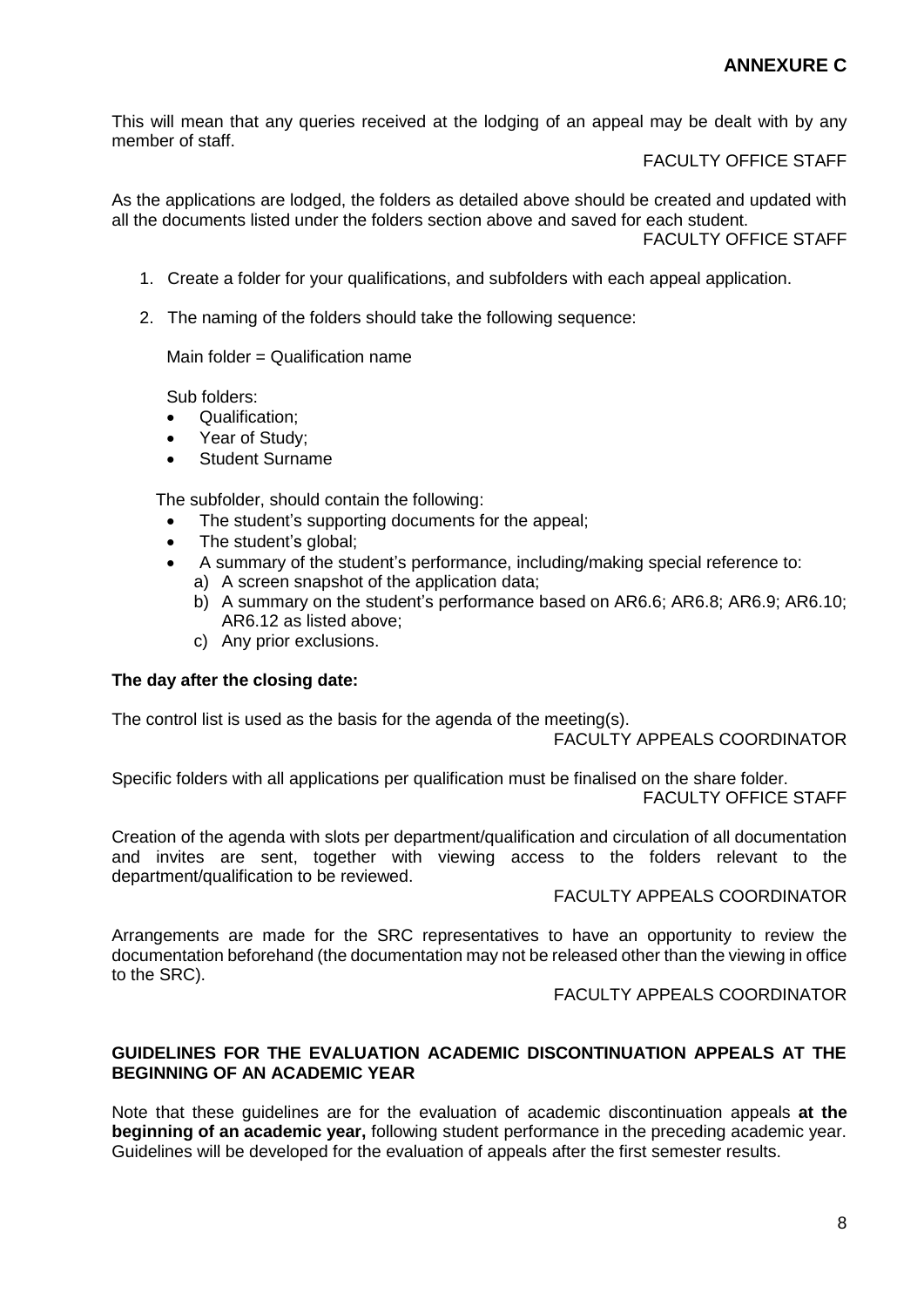The following factors generally do **NOT** support lifting an academic discontinuation:

- 1. A student had a previous academic exclusion that was lifted and received another academic exclusion.
- 2. A module has been failed twice, along with poor performance in other modules that the student is registered for.
- 3. A student did not pass any modules or very few following a warning.
- 4. There are first-year modules in the third year of study which were failed again.
- 5. Given the number (and level) of outstanding modules, the student will not be able to complete the qualification in the new academic period, taking into account AR10.2, above.

#### **Factors 6 to 9 apply specifically to regular degrees and diplomas.**

- 6. A student did not pass at least 50% of modules after 1 year of study (refer to number of modules indicated in the tables below).
- 7. A student did not pass at least 60% of modules after 2 years of study (refer to number of modules indicated in the tables below).
- 8. A student did not pass at least 71% of modules after 3 years, which include major modules (refer to number of modules indicated in the tables below).
- 9. A student did not pass at least 64% of modules after 3 years, which *do not* include major modules (refer to number of modules indicated in the tables below).

#### **Factors 10 to 14 apply specifically to extended degrees and/or extended diplomas.**

- 10. A student failed a module twice (extended degrees) **and** failed a major module (e.g. Accounting 1A and/or 1B) (refer to number of modules indicated in the tables below).
- 11. At least 50% of modules were not passed in the first (extended) year of study (refer to number of modules indicated in the tables below).
- 12. At least 60% of modules were not passed after 2 years of study (extended plus first year) (refer to number of modules indicated in the tables below).
- 13. At least 70% of modules were not passes after 3 years of study (extended plus first and second years) (refer to number of modules indicated in the tables below).
- 14. At least 71% of modules were not passed after 4 years of study (extended plus first, second and third years) (refer to number of modules indicated in the tables below).

While being cognisant of the above factors not in support of lifting an academic discontinuation, the following factors would generally be in support of re-admission:

- 1. Given the number (and level) of outstanding modules, the student would be able to complete the qualification in the new academic period, taking into account AR10.2, above.
- 2. Although a student received an academic discontinuation previously, which was subsequently lifted, s/he is able to complete the qualification in the new academic year,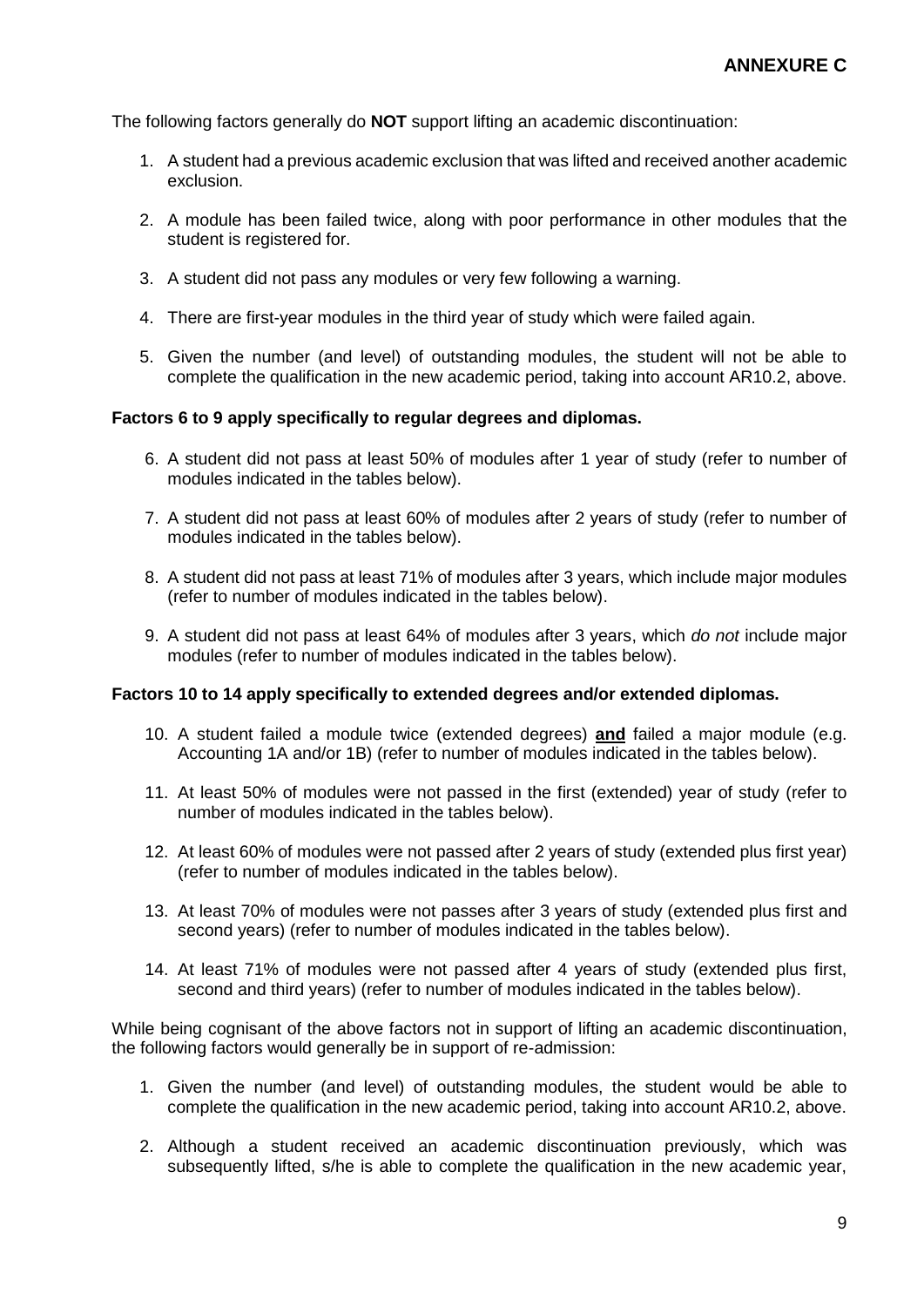subject to the duration of studies stipulated in AR10.2 and the relevancy of knowledge obtained from modules already passed.

3. Compelling reasons were provided for poor performance, subject to the duration of studies stipulated in AR10.2 and the relevancy of knowledge obtained from modules already passed. Note the Appeals Committee may request supporting documents as evidence from the student. If the student does not provide the necessary documents by a given due date, the academic discontinuation remains in place.

Note: A decision on an appeal may be held in abeyance subject to the results of supplementary exams awarded to a student. However, notwithstanding the possibility of a student having supplementary exams, a decision can still be made based on one or more of the factors provided above (in support or not of lifting an academic discontinuation).

The following tables provide qualification-specific performance criteria for the purpose of evaluation of appeals for re-admission. For each qualification, guidelines are provided in terms of the minimum number of modules to have been passed after a given number of years of study in order to consider re-admission.

#### **Note: These criteria must be considered together with all the other factors indicated above in support or not of a readmission.**

#### <span id="page-9-0"></span>**CRITERIA TO APPLY AT THE BEGINNING OF AN ACADEMIC YEAR:**

| Note: These criteria must be considered together with all the other factors indicated in support or |  |  |  |  |  |
|-----------------------------------------------------------------------------------------------------|--|--|--|--|--|
| not of a readmission.                                                                               |  |  |  |  |  |

| <b>EXTENDED DIPLOMAS</b>                               |             |                                                                         |                                                                                                                 |  |  |  |
|--------------------------------------------------------|-------------|-------------------------------------------------------------------------|-----------------------------------------------------------------------------------------------------------------|--|--|--|
| <b>QUALIFICATION</b><br><b>NAME</b>                    | <b>CODE</b> | <b>Number of</b><br>modules                                             | <b>Criteria</b><br>The student must have passed<br>at least:                                                    |  |  |  |
| e.g. Extended DIP<br>(Human Resources<br>Management) * | D1HRME      | $8$ Year + 23 sem =<br>39<br>$1 = 12$<br>$2 = 9$<br>$3 = 10$<br>$4 = 8$ | 0/6 after 6 months<br>10/16 after 1.5 years (60%)<br>18/26 after 2.5 years (70%)<br>24/35 after 3.5 years (68%) |  |  |  |

| <b>DIPLOMAS</b>      |             |           |                              |  |  |  |
|----------------------|-------------|-----------|------------------------------|--|--|--|
| <b>QUALIFICATION</b> | <b>CODE</b> | Number of | <b>Criteria</b>              |  |  |  |
| <b>NAME</b>          |             | modules   | The student must have passed |  |  |  |
|                      |             |           | at least:                    |  |  |  |
|                      |             |           |                              |  |  |  |

| <b>ADVANCED DIPLOMAS</b>            |             |                      |                                                              |  |  |  |
|-------------------------------------|-------------|----------------------|--------------------------------------------------------------|--|--|--|
| <b>QUALIFICATION</b><br><b>NAME</b> | <b>CODE</b> | Number of<br>modules | <b>Criteria</b><br>The student must have passed<br>at least: |  |  |  |
|                                     |             |                      |                                                              |  |  |  |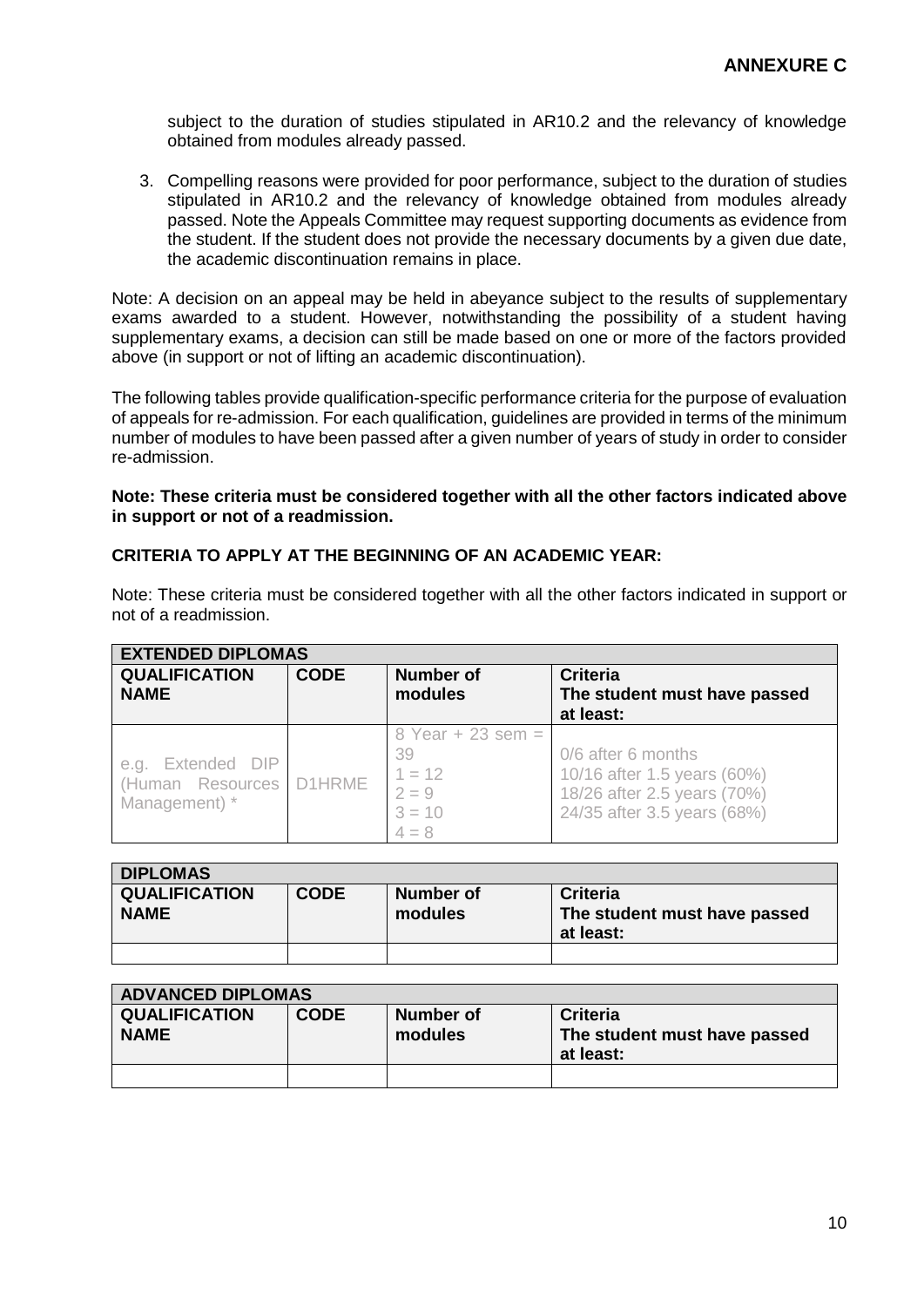| <b>BACHELOR DEGREES</b>             |             |                      |                                                              |  |  |  |
|-------------------------------------|-------------|----------------------|--------------------------------------------------------------|--|--|--|
| <b>QUALIFICATION</b><br><b>NAME</b> | <b>CODE</b> | Number of<br>modules | <b>Criteria</b><br>The student must have passed<br>at least: |  |  |  |
|                                     |             |                      |                                                              |  |  |  |

| <b>BACHELOR OF COMMERCE (BCom) DEGREES</b> |             |                      |                                                              |  |  |  |
|--------------------------------------------|-------------|----------------------|--------------------------------------------------------------|--|--|--|
| <b>QUALIFICATION</b><br><b>NAME</b>        | <b>CODE</b> | Number of<br>modules | <b>Criteria</b><br>The student must have passed<br>at least: |  |  |  |
|                                            |             |                      |                                                              |  |  |  |

| <b>EXTENDED BACHELOR DEGREE OF SCIENCE</b> |             |                      |                                                              |  |  |  |
|--------------------------------------------|-------------|----------------------|--------------------------------------------------------------|--|--|--|
| <b>QUALIFICATION</b><br><b>NAME</b>        | <b>CODE</b> | Number of<br>modules | <b>Criteria</b><br>The student must have passed<br>at least: |  |  |  |
|                                            |             |                      |                                                              |  |  |  |

| <b>BACCALAUREUS TECHNOLOGIAE (BTech)</b> |             |                      |                                                              |  |  |
|------------------------------------------|-------------|----------------------|--------------------------------------------------------------|--|--|
| <b>QUALIFICATION</b><br><b>NAME</b>      | <b>CODE</b> | Number of<br>modules | <b>Criteria</b><br>The student must have passed<br>at least: |  |  |
|                                          |             |                      |                                                              |  |  |

\*\*Add according to your Faculty/College qualification frameworks. Postgraduate qualifications to be added as well or follow process below.\*\*

In the case of postgraduate qualifications (honours, master's and doctoral), the aforementioned factors for the evaluation of academic discontinuation appeals should be deemed generally applicable. The input and recommendations made by departmental representatives should be given weight with due consideration of fairness and consistency across all applications in a given programme. When evaluating appeals, in the case of master's and doctoral programmes, refer to [Annexure 4,](#page-19-0) which stipulates the criteria for the allocation of warnings and exclusions when results are processed or progress is evaluated (prior to receiving appeals).

#### <span id="page-10-0"></span>**CRITERIA TO APPLY IN THE MIDDLE OF AN ACADEMIC YEAR:**

**Note these criteria must be considered together with all the other factors indicated in support or not of a re-admission.**

| <b>EXTENDED DIPLOMAS</b>                                  |             |                                                                         |                                                                                                                 |  |
|-----------------------------------------------------------|-------------|-------------------------------------------------------------------------|-----------------------------------------------------------------------------------------------------------------|--|
| <b>QUALIFICATION</b><br><b>NAME</b>                       | <b>CODE</b> | Number of<br>modules                                                    | <b>Criteria</b><br>The student must have passed at<br>least:                                                    |  |
| Extended DIP<br>e.g.<br>(Human Resources<br>Management) * | D1HRME      | $8$ Year + 23 sem =<br>39<br>$1 = 12$<br>$2 = 9$<br>$3 = 10$<br>$4 = 8$ | 0/6 after 6 months<br>10/16 after 1.5 years (60%)<br>18/26 after 2.5 years (70%)<br>24/35 after 3.5 years (68%) |  |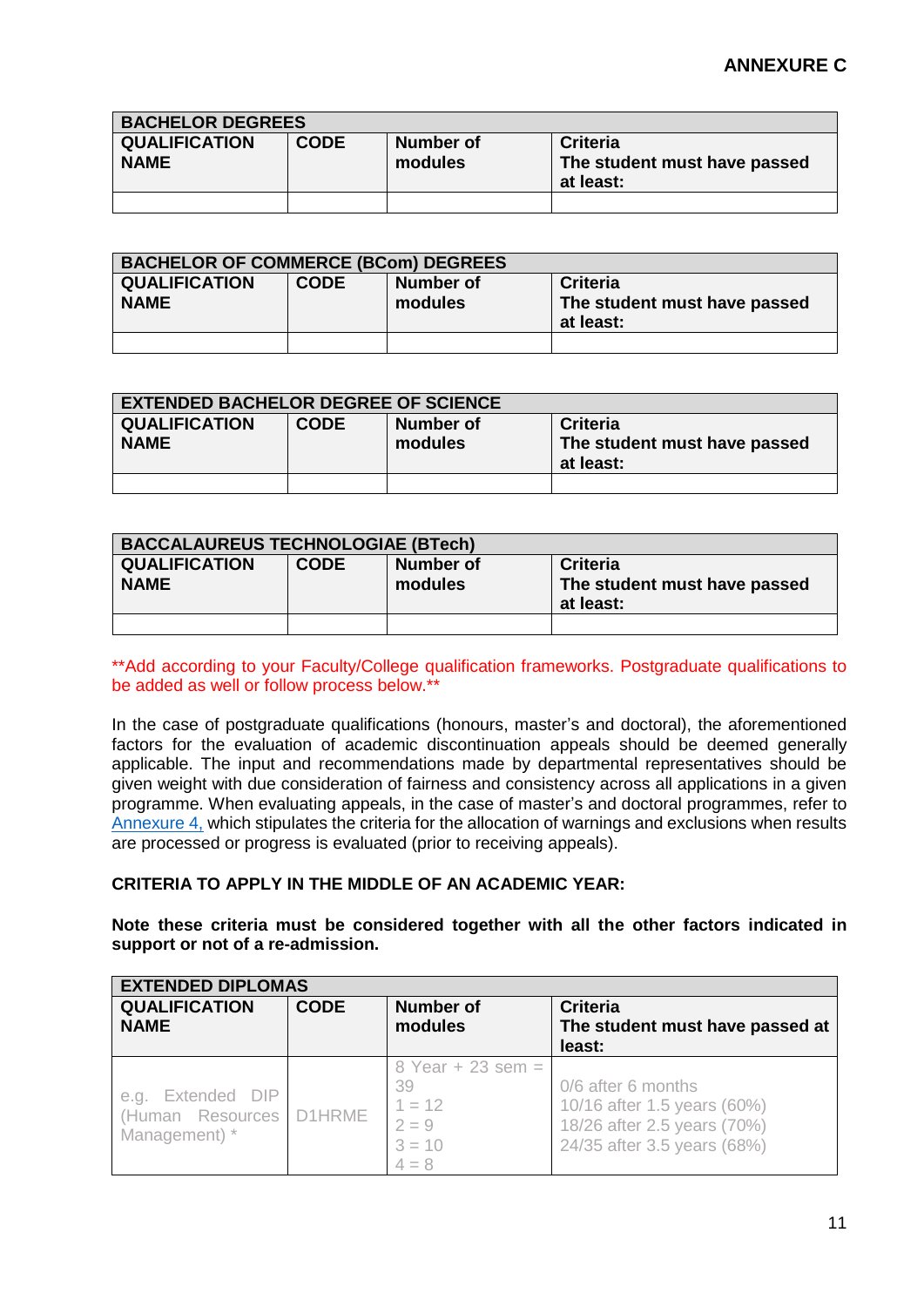| <b>DIPLOMAS</b>                     |             |                      |                                                              |
|-------------------------------------|-------------|----------------------|--------------------------------------------------------------|
| <b>QUALIFICATION</b><br><b>NAME</b> | <b>CODE</b> | Number of<br>modules | <b>Criteria</b><br>The student must have passed at<br>least: |
|                                     |             |                      |                                                              |

| <b>ADVANCED DIPLOMAS</b>            |             |                      |                                                              |
|-------------------------------------|-------------|----------------------|--------------------------------------------------------------|
| <b>QUALIFICATION</b><br><b>NAME</b> | <b>CODE</b> | Number of<br>modules | <b>Criteria</b><br>The student must have passed<br>at least: |
|                                     |             |                      |                                                              |

| <b>BACHELOR DEGREE</b>              |             |                      |                                                              |
|-------------------------------------|-------------|----------------------|--------------------------------------------------------------|
| <b>QUALIFICATION</b><br><b>NAME</b> | <b>CODE</b> | Number of<br>modules | <b>Criteria</b><br>The student must have passed<br>at least: |
|                                     |             |                      |                                                              |

| <b>BACHELOR OF COMMERCE (BCom) DEGREES</b> |             |                      |                                                              |
|--------------------------------------------|-------------|----------------------|--------------------------------------------------------------|
| <b>QUALIFICATION</b><br><b>NAME</b>        | <b>CODE</b> | Number of<br>modules | <b>Criteria</b><br>The student must have passed<br>at least: |
|                                            |             |                      |                                                              |

| <b>EXTENDED BACHELOR DEGREE OF COMMERCE (BCom)</b> |             |                      |                                                              |
|----------------------------------------------------|-------------|----------------------|--------------------------------------------------------------|
| <b>QUALIFICATION</b><br><b>NAME</b>                | <b>CODE</b> | Number of<br>modules | <b>Criteria</b><br>The student must have passed<br>at least: |
|                                                    |             |                      |                                                              |

| <b>BACCALAUREUS TECHNOLOGIAE (BTech)</b> |             |                      |                                                              |
|------------------------------------------|-------------|----------------------|--------------------------------------------------------------|
| <b>QUALIFICATION</b><br><b>NAME</b>      | <b>CODE</b> | Number of<br>modules | <b>Criteria</b><br>The student must have passed<br>at least: |
|                                          |             |                      |                                                              |

\*\*Add according to your Faculty/College qualification frameworks. Postgraduate qualifications to be added as well or follow process below.\*\*

In the case of postgraduate qualifications (honours, master's, and doctoral), the aforementioned factors for the evaluation of academic discontinuation appeals should be used as deemed generally applicable. The input and recommendations made by departmental representatives should be given weight with due consideration of fairness and consistency across all applications in a given programme. When evaluating appeals, in the case of master's and doctoral programmes, refer to [Annexure 4,](#page-19-0) which stipulates the criteria for the allocation of warnings and exclusions when results are processed or progress is evaluated (prior to receiving appeals).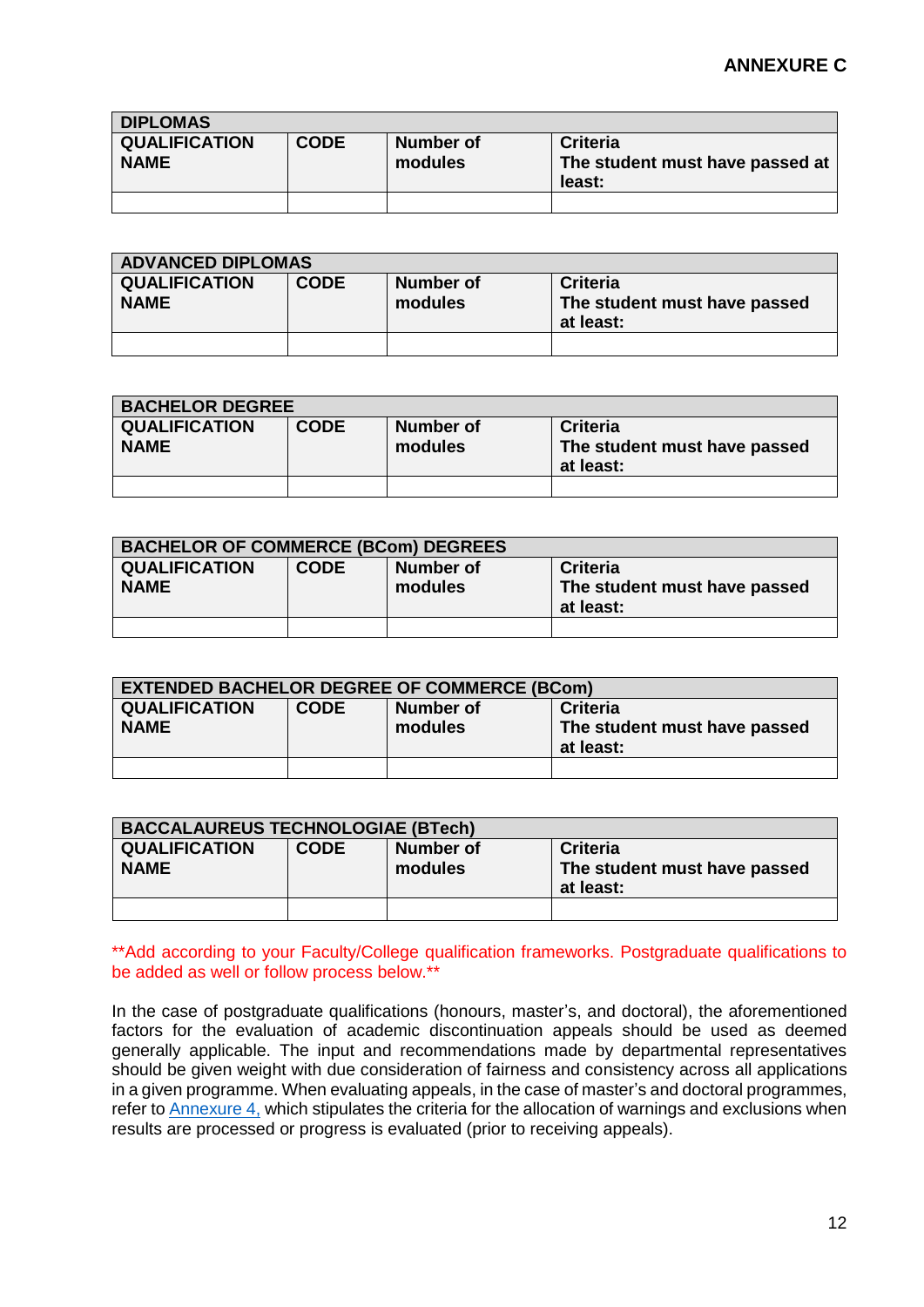| <b>EXTENDED DIPLOMAS</b>                                         |             |                                                                         |                                                                                                                 |  |
|------------------------------------------------------------------|-------------|-------------------------------------------------------------------------|-----------------------------------------------------------------------------------------------------------------|--|
| <b>QUALIFICATION</b><br><b>NAME</b>                              | <b>CODE</b> | <b>Number of</b><br>modules                                             | <b>Criteria</b><br>The student must have passed<br>at least:                                                    |  |
| e.g. Extended DIP<br>(Human<br><b>Resources</b><br>Management) * | 1HRME       | 8 Year + 23 sem<br>$= 39$<br>$1 = 12$<br>$2 = 9$<br>$3 = 10$<br>$4 = 8$ | 0/6 after 6 months<br>10/16 after 1.5 years (60%)<br>18/26 after 2.5 years (70%)<br>24/35 after 3.5 years (68%) |  |

| <b>DIPLOMAS</b>                     |             |                      |                                                              |  |
|-------------------------------------|-------------|----------------------|--------------------------------------------------------------|--|
| <b>QUALIFICATION</b><br><b>NAME</b> | <b>CODE</b> | Number of<br>modules | <b>Criteria</b><br>The student must have passed<br>at least: |  |
|                                     |             |                      |                                                              |  |

| <b>ADVANCED DIPLOMAS</b>            |             |                      |                                                              |  |
|-------------------------------------|-------------|----------------------|--------------------------------------------------------------|--|
| <b>QUALIFICATION</b><br><b>NAME</b> | <b>CODE</b> | Number of<br>modules | <b>Criteria</b><br>The student must have passed<br>at least: |  |
|                                     |             |                      |                                                              |  |

| <b>BACHELOR DEGREE</b>              |             |                      |                                                       |  |
|-------------------------------------|-------------|----------------------|-------------------------------------------------------|--|
| <b>QUALIFICATION</b><br><b>NAME</b> | <b>CODE</b> | Number of<br>modules | Criteria<br>The student must have passed<br>at least: |  |
|                                     |             |                      |                                                       |  |

| <b>BACHELOR OF COMMERCE (BCom) DEGREES</b> |             |           |                              |  |
|--------------------------------------------|-------------|-----------|------------------------------|--|
| <b>QUALIFICATION</b>                       | <b>CODE</b> | Number of | Criteria                     |  |
| <b>NAME</b>                                |             | modules   | The student must have passed |  |
|                                            |             |           | at least:                    |  |
|                                            |             |           |                              |  |

| <b>EXTENDED BACHELOR DEGREE OF COMMERCE (BCom)</b> |             |                      |                                                              |  |
|----------------------------------------------------|-------------|----------------------|--------------------------------------------------------------|--|
| <b>QUALIFICATION</b><br><b>NAME</b>                | <b>CODE</b> | Number of<br>modules | <b>Criteria</b><br>The student must have passed<br>at least: |  |
|                                                    |             |                      |                                                              |  |

| <b>BACCALAUREUS TECHNOLOGIAE (BTech)</b> |             |                      |                                                              |
|------------------------------------------|-------------|----------------------|--------------------------------------------------------------|
| <b>QUALIFICATION</b><br><b>NAME</b>      | <b>CODE</b> | Number of<br>modules | <b>Criteria</b><br>The student must have passed<br>at least: |
|                                          |             |                      |                                                              |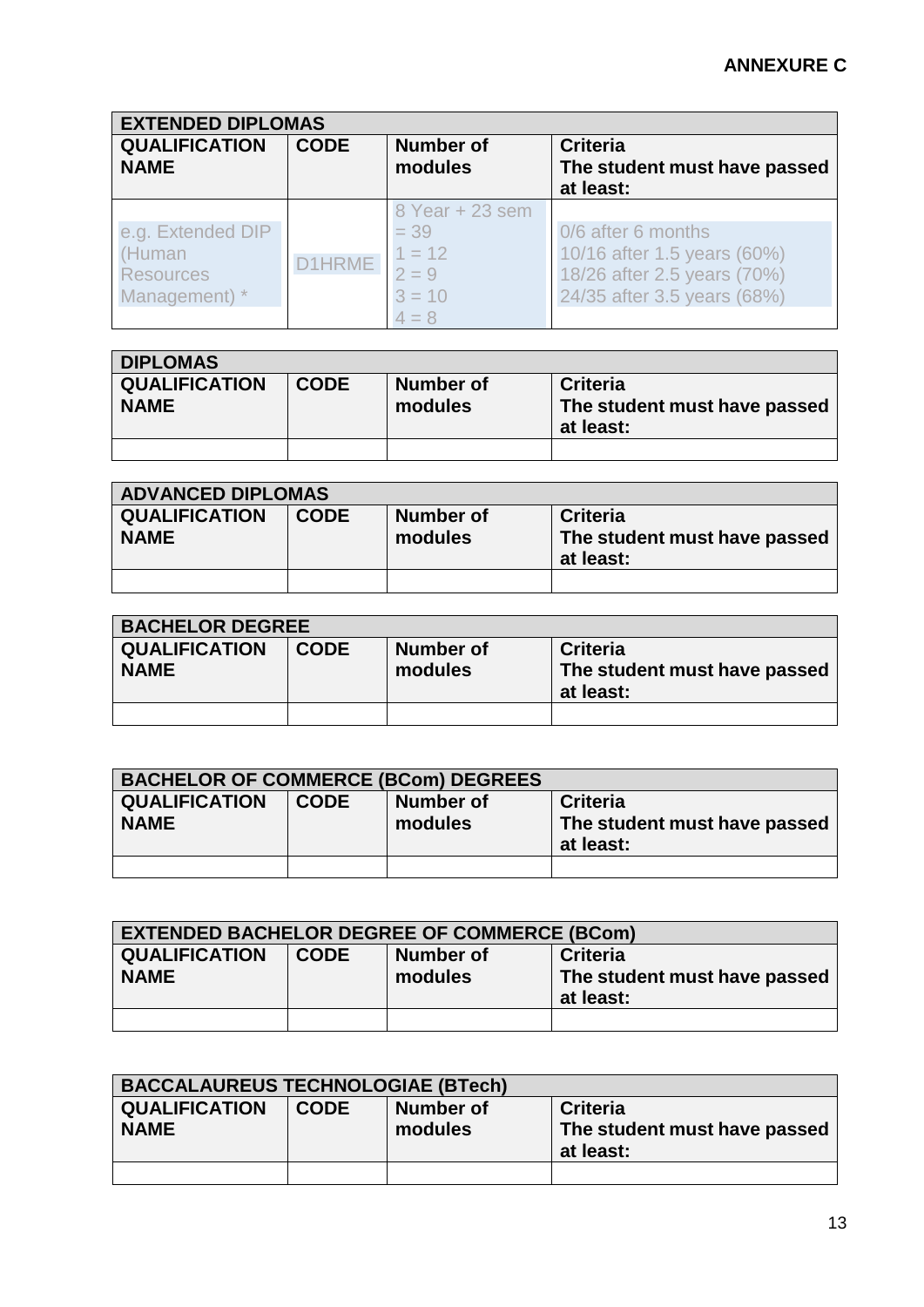## <span id="page-13-0"></span>**SECTION C: CONCLUSION OF THE APPEALS PROCESS**

#### <span id="page-13-1"></span>**PROCESS AFTER THE COMMITTEE MEETING:**

- 1. After an Appeals Committee meeting, the Appeals Application form together with all supporting documents is returned to the Faculty/College Office. The representative from the Faculty/College Office at the Appeals Committee meeting must ensure that all decisions with reasons, as well as conditions for re-admission (in the case of successful appeals) are noted on the Appeals Application form and signed by the Chairperson. Faculty/College representative will summarise all decisions on a special template after the meeting, which then serves as a decision record of the appeals meeting.
- 2. The Decision Record must be sent to the directors of school to be used in the event of queries from students.
- 3. All forms go to the designated college officers, from which the decisions are captured on a Faculty/College master list for the purpose of informing students electronically of the outcome of their appeals.
- 4. Those students whose appeals were successful are referred to a website (URL) provided in the SMS to sign the re-admission conditions.
- 5. The designated Faculty/College officers do the following in respect of **an unsuccessful appeal** on ITS **(at the end of the year):**
	- Capture decision on LSREG-2 under comments; and
	- Update global result code on LSSTUD7-27.
- 1. The designated College officers do the following in respect of **an unsuccessful appeal** on ITS **(in the middle of the year):**
	- Capture decision on LSREG-2 under comments;
	- Update global result code on LSSTUD7-27;
	- Block the student on LSREG-2;
	- Block the student on SREGL-2; and
	- Cancel the registration for all second semester and year modules.
- 2. Queries received on about Appeals Committee decisions are referred to the relevant Head of Department/Director of School. In the event that an HOD/Director, with compelling reasons, wishes an Appeals Committee decision to be reviewed, this must be discussed with the Vice-Dean: Teaching and Learning. Any review of a decision will include the need for be done with consistency and fairness.
- 3. The completed electronic Conditions of Re-admission forms **for successful appeals** are downloaded from Google and sent to the designated Faculty/College officers.
- 4. Upon receiving this form, the designated Faculty/College officers match them with the appeal forms and the following steps are undertaken on ITS **(at the end of the year):**
	- Capture decision on LSREG-2 under comments;
	- Unblock student on LSREG-2;
	- Unblock student on SREGL-2;
	- Update global result code on LSSTUD7-27;
	- Admit student for 2018 on LSNAPPA-1;
	- Give student online registration access on STWEBM-9.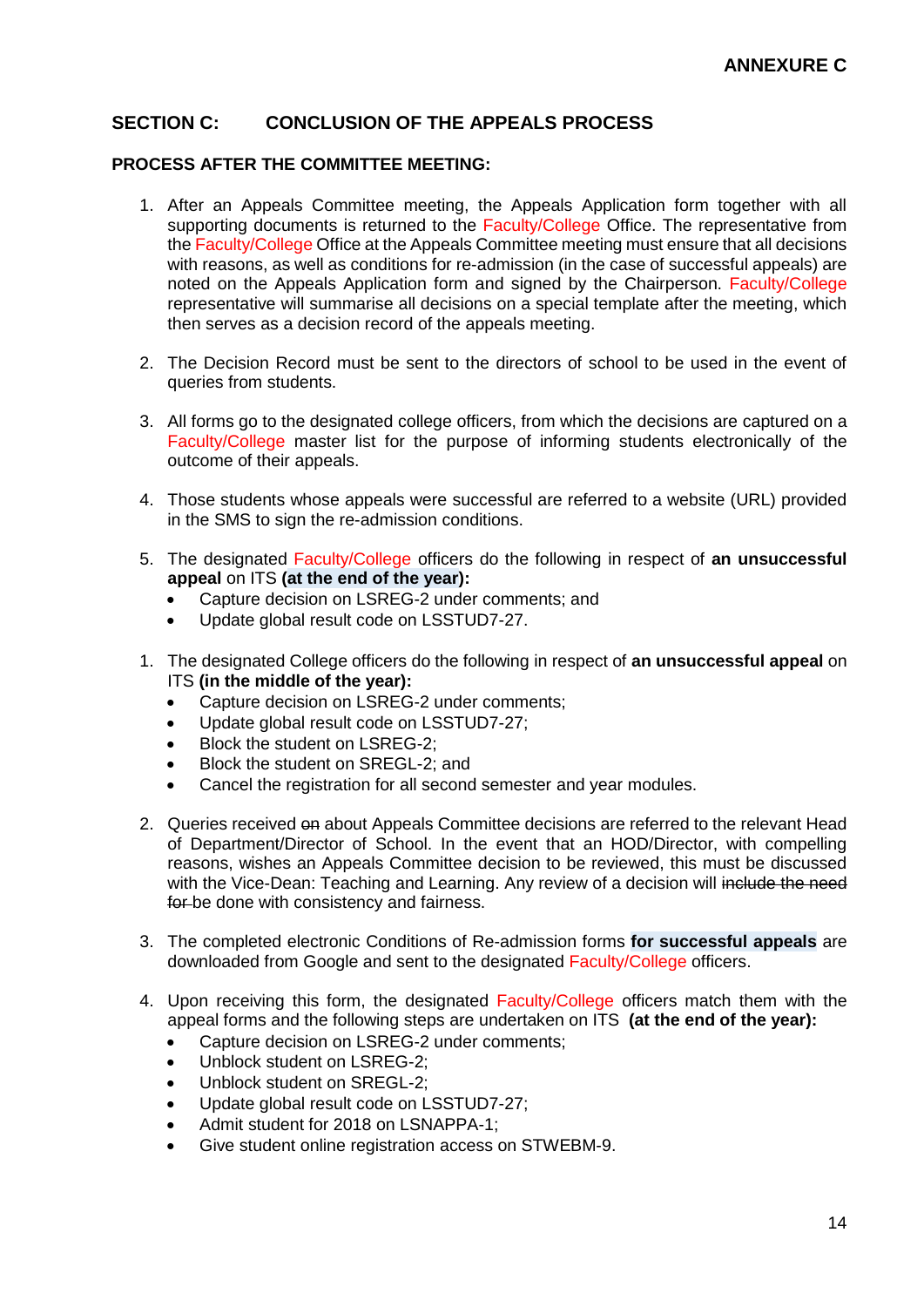- 5. Upon receiving this form, the designated Faculty/College officers match them with the appeal forms and the following steps are undertaken on ITS **(in the middle of the year):**
	- Capture decision on LSREG-2 under comments;
	- Update global result code on LSSTUD7-27.

# <span id="page-14-0"></span>**RESULT CODES ALLOCATED ON CONCLUSION OF THE APPEALS PROCESS**

|                      | <b>CODE TYPE</b>       | 2 <sup>nd</sup> SEMESTER<br><b>November</b> | 1 <sup>st</sup> SEMESTER<br>June |
|----------------------|------------------------|---------------------------------------------|----------------------------------|
|                      | NO RE-ADMISSION        | <b>ACADEMIC</b><br><b>DISCONTINUATION</b>   | BF                               |
| <b>UNDERGRADUATE</b> | APPEAL SUCCESSFUL      | 1F                                          | 4F                               |
|                      | APPEAL UNSUCCESFUL     | 3F                                          | 5F                               |
|                      | <b>NO RE-ADMISSION</b> | 7F                                          | DF                               |
| <b>POSTGRADUATE</b>  | APPEAL SUCCESSFUL      | 6F                                          | 9F                               |
|                      | APPEAL UNSUCCESFUL     | 8F                                          | 0F                               |

After all the processes above, Faculty/College staff member will then select the appropriate letter template, which will be sent (via email/SMS) to the student as formal notice of the committee decision, detailing the conditions that will apply to the re-admission, or the reasons for the declined decision.

# **FACULTY OFFICE STAFF**

Those students whose appeals were successful are referred to a website (URL) provided in the SMS to sign the re-admission conditions.

AR7(f) When a Faculty Appeals Committee allows re-admission under circumstances where a student had submitted incorrect information and documentation material to an appeal, or had omitted to provide information or documentation material to an appeal, the Faculty Appeals Committee may reverse its decision and the registration of the student may be cancelled.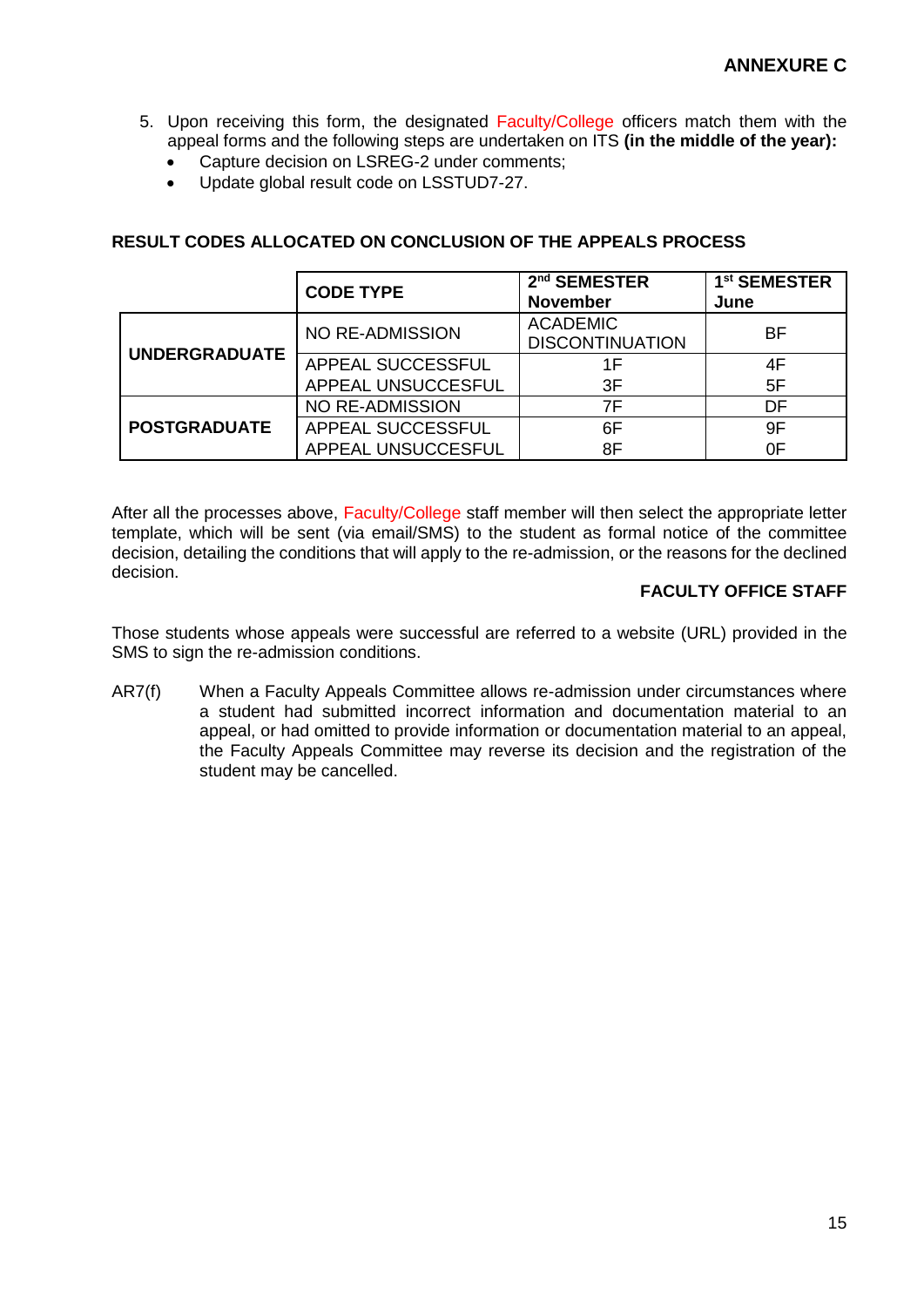# **ANNEXURE 1: APPEALS COMMITTEE DECISION RECORD TEMPLATE**

<span id="page-15-0"></span>

|       | <b>F7 APPEALS PERIOD:</b> |                                        |      |                |                |             |       |        |      |           |                          |     |        |            |
|-------|---------------------------|----------------------------------------|------|----------------|----------------|-------------|-------|--------|------|-----------|--------------------------|-----|--------|------------|
| Dept. |                           | Qualification   Qualification   Result |      | <b>Student</b> | <b>Surname</b> | <b>Cell</b> | Email | Date   | Date | <b>of</b> | Appeals Lift             |     | Reason | <b>SMS</b> |
|       | Code                      | <b>Name</b>                            | Code | No.            |                | No.         |       | submit |      |           | <b>Committee meeting</b> | Y/N |        |            |
|       |                           |                                        |      |                |                |             |       |        |      |           |                          |     |        |            |
|       |                           |                                        |      |                |                |             |       |        |      |           |                          |     |        |            |
|       |                           |                                        |      |                |                |             |       |        |      |           |                          |     |        |            |
|       |                           |                                        |      |                |                |             |       |        |      |           |                          |     |        |            |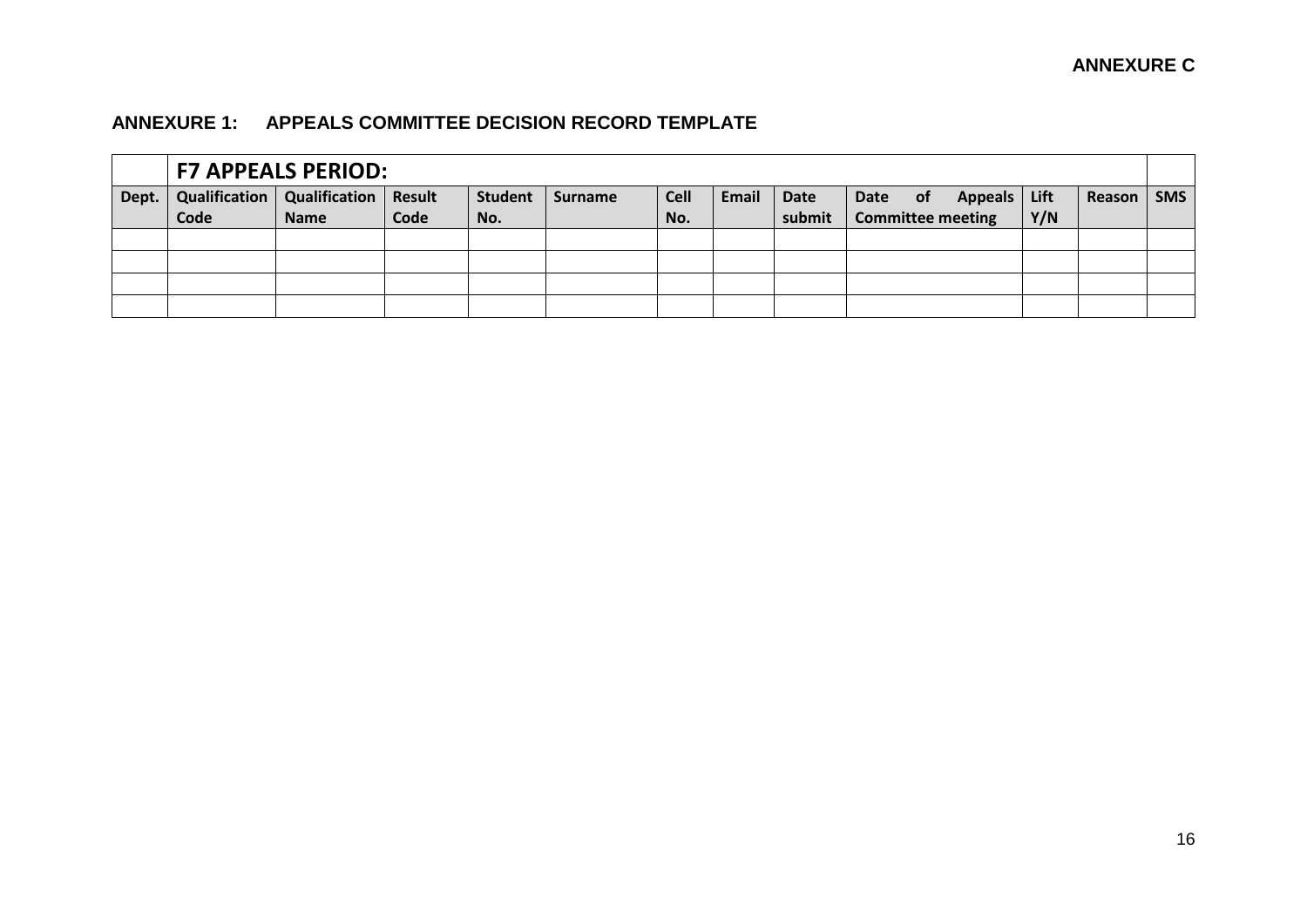# <span id="page-16-0"></span>**ANNEXURE 2: CONDITIONS OF RE-ADMISSION FORM**

# <span id="page-16-1"></span>**BEGINNING OF THE YEAR:**

| <b>Jan 2019</b>                | Date and time stamp (From online form)                     |                                                                                                      |                                                                                                                       |
|--------------------------------|------------------------------------------------------------|------------------------------------------------------------------------------------------------------|-----------------------------------------------------------------------------------------------------------------------|
| <b>Initials</b>                |                                                            | <b>Surname</b>                                                                                       |                                                                                                                       |
| <b>Student</b>                 |                                                            |                                                                                                      |                                                                                                                       |
| <b>Number</b>                  |                                                            |                                                                                                      |                                                                                                                       |
| Qualification                  |                                                            | Name of                                                                                              |                                                                                                                       |
| Code                           |                                                            | Qualification, e.g.                                                                                  |                                                                                                                       |
|                                |                                                            | <b>Accounting</b>                                                                                    |                                                                                                                       |
|                                |                                                            | I AGREE TO THE FOLLOWING CONDITIONS OF RE-ADMISSION:                                                 |                                                                                                                       |
|                                |                                                            |                                                                                                      |                                                                                                                       |
|                                |                                                            |                                                                                                      | To register for the 2019 academic year, as I acknowledge that my re-admission on appeal is valid for 2019             |
| only.                          |                                                            |                                                                                                      |                                                                                                                       |
|                                |                                                            |                                                                                                      | To pass all the first semester modules that I am registered for in the first semester of 2019 and obtain at           |
|                                | least a 40% progress mark for year modules, as applicable. |                                                                                                      |                                                                                                                       |
|                                | To not cancel registration of any modules.                 |                                                                                                      |                                                                                                                       |
| To attend all lectures.        |                                                            |                                                                                                      |                                                                                                                       |
|                                |                                                            | To attend all tutorials, practical classes and other contact sessions (where applicable).            |                                                                                                                       |
|                                |                                                            |                                                                                                      | To attend relevant academic development courses at the Academic Development Centre, which would                       |
|                                | enhance my chances of academic success.                    |                                                                                                      |                                                                                                                       |
|                                | To consult with PsyCaD to address personal issues.         |                                                                                                      |                                                                                                                       |
|                                |                                                            | To comply with any other conditions as specified on my appeal and communicated to me electronically. |                                                                                                                       |
|                                |                                                            |                                                                                                      |                                                                                                                       |
|                                |                                                            |                                                                                                      | I agree with the above conditions, and I accept that if I fail to meet any of them, I will not be allowed to register |
|                                |                                                            |                                                                                                      | again for the programme in the Faculty/College name; and I accept that I will not be allowed to submit an             |
| appeal again for re-admission. |                                                            |                                                                                                      |                                                                                                                       |
|                                |                                                            |                                                                                                      |                                                                                                                       |
| <b>YES</b>                     |                                                            | <b>NO</b>                                                                                            |                                                                                                                       |
|                                |                                                            |                                                                                                      |                                                                                                                       |
| <b>Signature</b>               |                                                            |                                                                                                      |                                                                                                                       |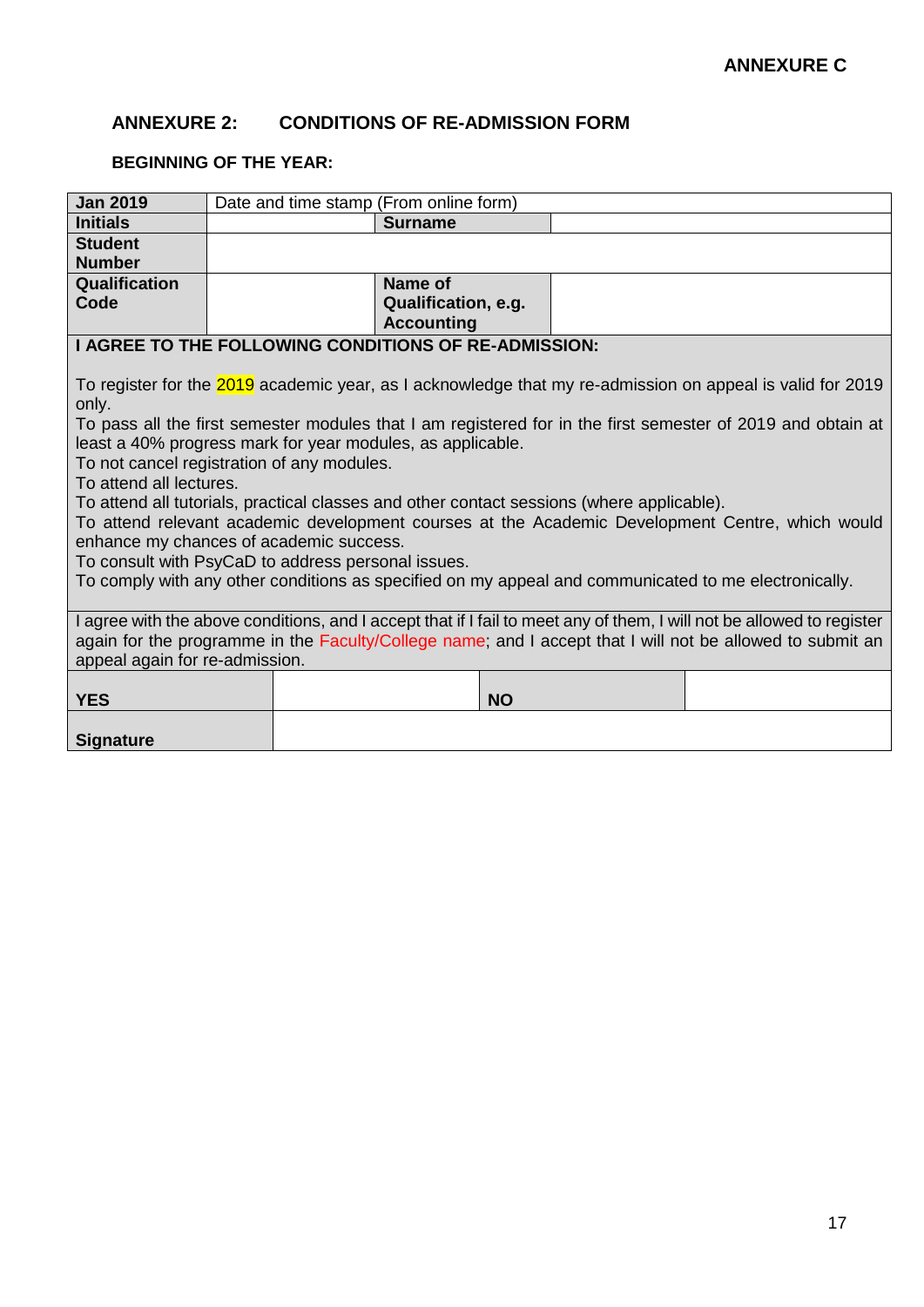## <span id="page-17-0"></span>**MIDDLE OF THE YEAR:**

| <b>Initials</b><br><b>Surname</b><br><b>Student</b><br><b>Number</b>                                                  |  |  |  |  |
|-----------------------------------------------------------------------------------------------------------------------|--|--|--|--|
|                                                                                                                       |  |  |  |  |
|                                                                                                                       |  |  |  |  |
|                                                                                                                       |  |  |  |  |
| Qualification<br>Name of                                                                                              |  |  |  |  |
| Code<br>Qualification, e.g.                                                                                           |  |  |  |  |
| <b>Accounting</b>                                                                                                     |  |  |  |  |
| <b>I AGREE TO THE FOLLOWING CONDITIONS OF READMISSION:</b>                                                            |  |  |  |  |
|                                                                                                                       |  |  |  |  |
| To not cancel my registration of any modules.                                                                         |  |  |  |  |
| To attend all lectures.                                                                                               |  |  |  |  |
| To attend all tutorials, practical classes and other contact sessions (where applicable).                             |  |  |  |  |
| To attend relevant academic development courses at the Academic Development Centre, which would                       |  |  |  |  |
| enhance my chances of academic success.                                                                               |  |  |  |  |
| To consult with PsyCaD to address personal issues.                                                                    |  |  |  |  |
| To comply with any other conditions as specified on the outcome of my appeal and communicated to me                   |  |  |  |  |
| electronically.                                                                                                       |  |  |  |  |
| To attend and participate in any specific sessions arranged by the relevant department, relating to my re-            |  |  |  |  |
| admission.                                                                                                            |  |  |  |  |
|                                                                                                                       |  |  |  |  |
| I agree with the above conditions, and I accept that if I fail to meet any of them, I will not be allowed to register |  |  |  |  |
| again for the programme in the Faculty/College Name; and I accept that I will not be allowed to submit an             |  |  |  |  |
| appeal again for re-admission.                                                                                        |  |  |  |  |
|                                                                                                                       |  |  |  |  |
| <b>YES</b><br><b>NO</b>                                                                                               |  |  |  |  |
|                                                                                                                       |  |  |  |  |
| <b>Signature</b>                                                                                                      |  |  |  |  |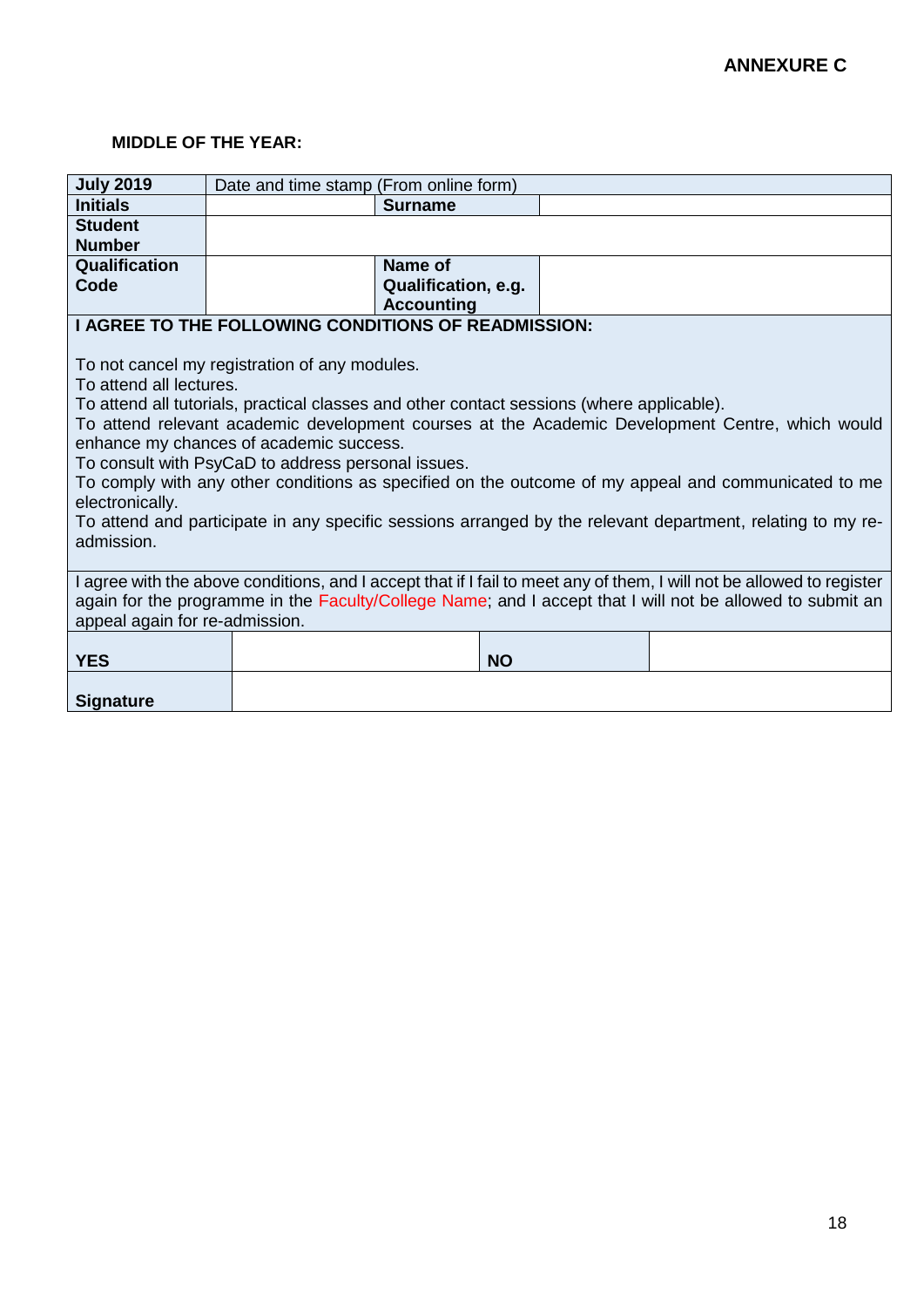# <span id="page-18-0"></span>**ANNEXURE 3: DECLARATION OF CONFIDENTIALITY AND INTEREST**

#### FACULTY/COLLEGE NAME ACADEMIC DISCONTINUATION APPEALS COMMITTEE DECLARATION OF CONFIDENTIALITY AND INTEREST



I undertake that:

- a) I will not divulge to anyone any information to which I may be privy through my capacity as a member of the Academic Discontinuation Appeals Committee.
- b) I will not allow anyone access to the documents related to this academic discontinuation appeals committee.

I hereby declare that:

- □ I have no personal interest, direct or indirect, that may raise a conflict with my duties as a member of this Academic Discontinuation Appeals Committee.
- □ I have a personal interest, direct or indirect, that may raise a conflict with my duties as a member of this Academic Discontinuation Appeals Committee. The particulars of such matter are stated below:

| Signature:       |  |
|------------------|--|
| Date of meeting: |  |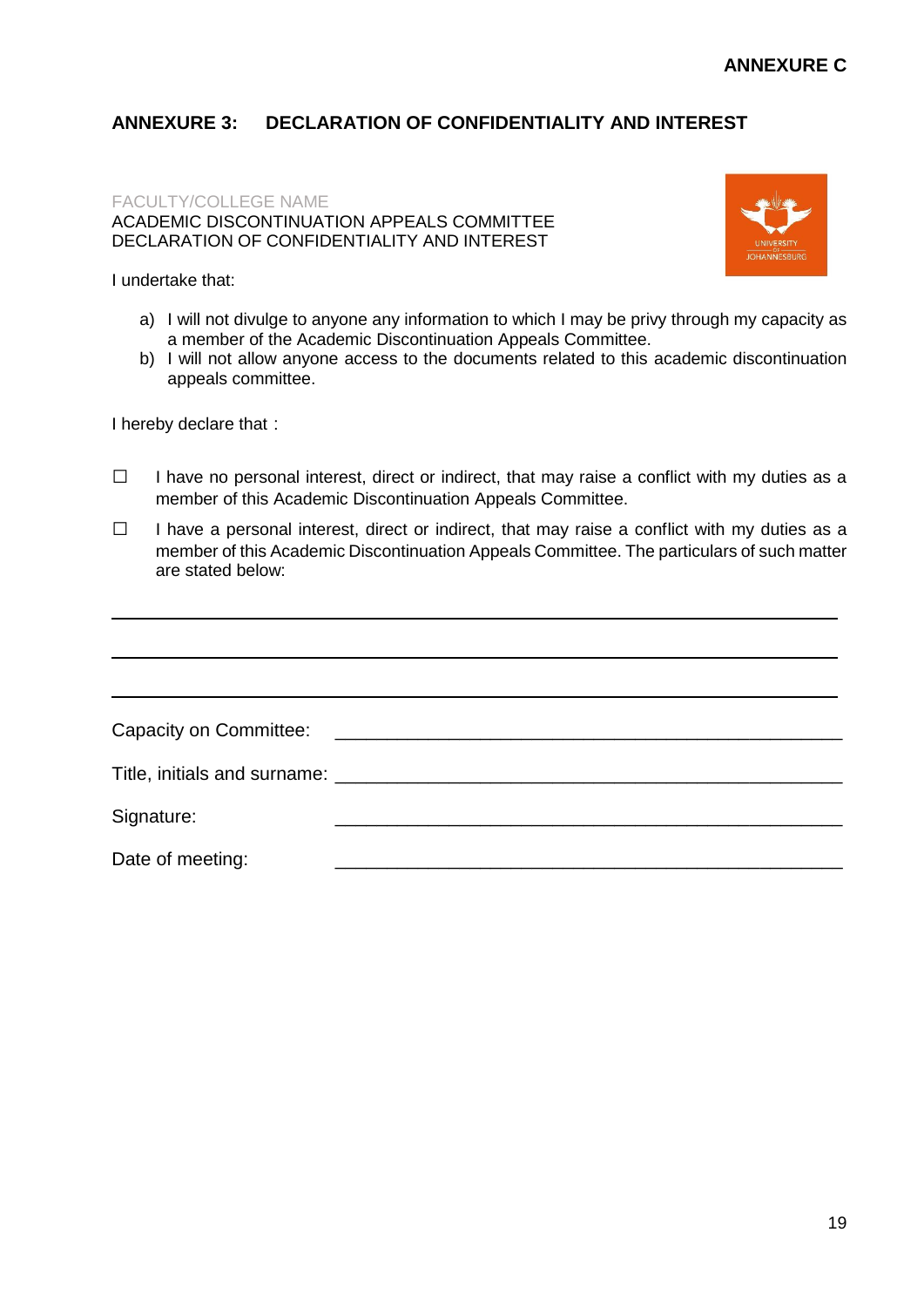# <span id="page-19-0"></span>**ANNEXURE 4: CRITERIA FOR THE ALLOCATION OF WARNINGS AND EXCLUSION FOR MASTER'S AND DOCTORAL PROGRAMMES**

## **Master's Full Time (Maximum time: 2 years)**

| Time taken to date | Results Code                                                 |
|--------------------|--------------------------------------------------------------|
| 2 years            | E6 warning with extension of 1 year                          |
| 3 years            | F5 (Final) warning with 6 months extension                   |
| $3.5$ or more      | Consider stricter action, evaluate for the possibility of 7F |
|                    | (Exclusion)                                                  |

#### **Master's Part Time (Maximum time: 3 years)**

| Results Code                                                                |
|-----------------------------------------------------------------------------|
| E6 warning with extension of 1 year                                         |
| F5 (Final), warning with 6 months extension                                 |
| Consider stricter action, evaluate for the possibility of 7F<br>(Exclusion) |
|                                                                             |

#### **Doctoral Full Time (Maximum time: 4 years)**

| Time taken to date | Results Code                                                                |
|--------------------|-----------------------------------------------------------------------------|
| 4 years            | E6 warning with extension of 1 year                                         |
| 5 years            | F5 (Final) warning with 6 months extension                                  |
| 5.5 or more        | Consider stricter action, evaluate for the possibility of 7F<br>(Exclusion) |

# **Doctoral Part Time (Maximum time: 5 years)**

| Time taken to date | <b>Results Code</b>                                                         |
|--------------------|-----------------------------------------------------------------------------|
| 5 years            | E6 warning with extension of 1 year                                         |
| 6 years            | F5 (Final), warning with 6 months extension                                 |
| 6.5 or more        | Consider stricter action, evaluate for the possibility of 7F<br>(Exclusion) |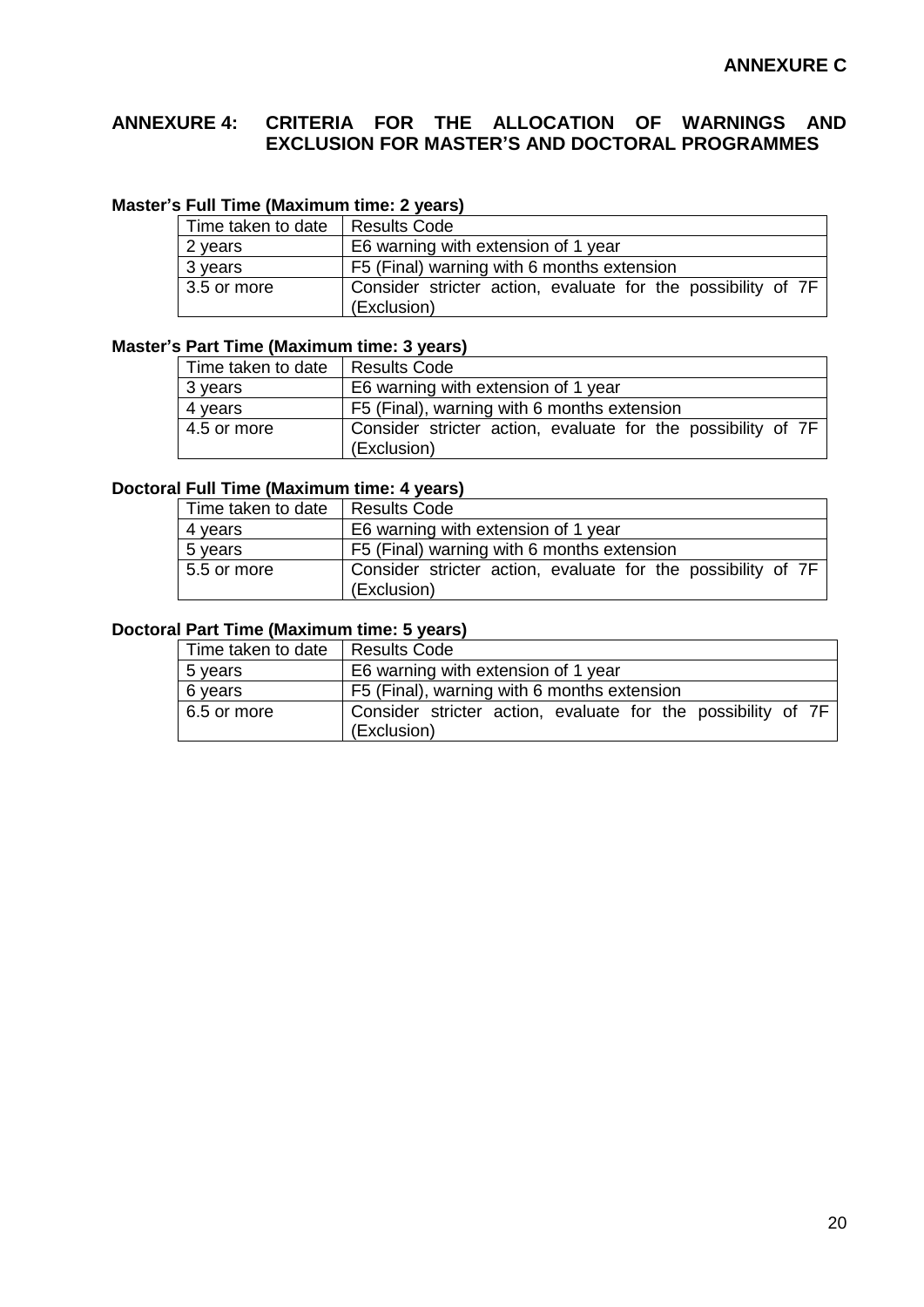#### <span id="page-20-0"></span>**ICOM/EMAIL LETTER TEMPLATES:**

#### **NOTICE OF EXCLUDED STATUS:**

#### Dear Student

I regret to inform you that you have not met the academic requirements for the 20\_\_ academic year of study for the  $q$  qualification, as per your official F7/7F result letter.

Should there be information/reasons that may account for your poor academic performance you wish to bring to the attention of the University, you may appeal online, using the following link: [UJF7\\_Appeal.](https://www.uj.ac.za/studyatUJ/Pages/Student-Application-form-to-appeal-against-academic-exclusion---F7.aspx) This link also provides all the details about the procedures and deadline dates that apply.

Please note:

- The appeals process is evidence-based, and you will be required to submit supporting documentation for the reasons that contributed to your poor performance.
- The deadline for submission of appeals is absolute, and no late appeals will be considered.

Yours sincerely

Ms/Mrs/Mr \_\_\_\_\_\_\_\_\_\_\_\_\_\_\_\_\_\_\_\_ Senior Faculty Officer / Faculty Officer / Extended Programme Coordinator

#### **SUCCESSFUL WITH CONDITIONS**

Dear Student

I am pleased to inform you, that your appeal against your academic exclusion was successful.

The permission granted for the re-admission to your qualification, is subject to the following conditions:

- 1) This is your final opportunity to continue with your studies;
- 2) You must attend the academic development support workshops during the semester;
- 3) You must pass all the modules for which you are registered in the second semester; and
- 4) You are not allowed to cancel any modules during the semester.

Failure to meet these conditions will result in you being academically excluded not only from studying the qualification that you have been granted re-admission, but any qualification in the Faculty/College Name.

Yours sincerely

Ms/Mrs/Mr Senior Faculty Officer / Faculty Officer / Extended Programme Coordinator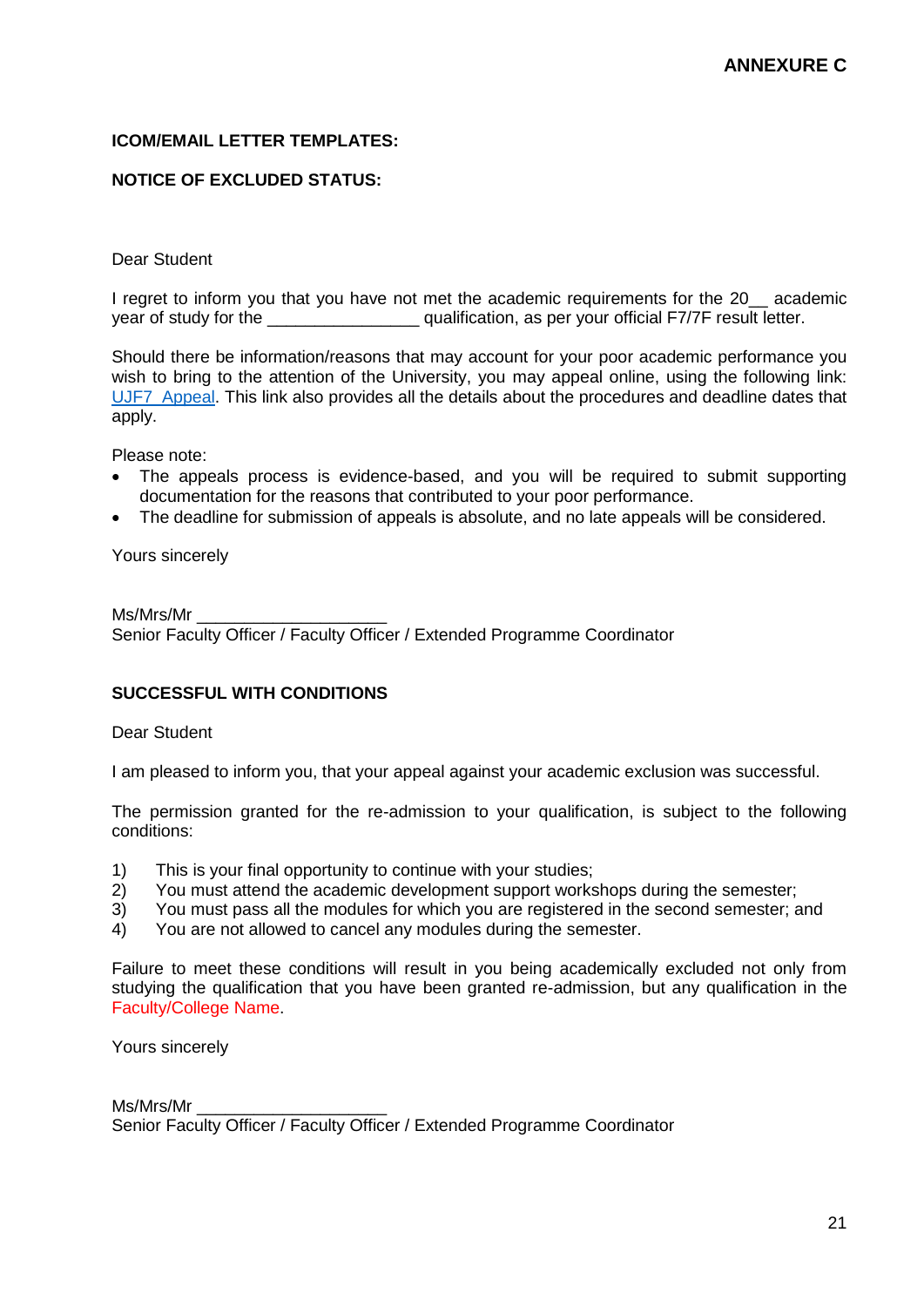## **UNSUCCESSFUL WITH REASONS**

Dear Student

I regret to inform you that your appeal against academic exclusion for the qualification was not successful. Below, are the reasons cited by the committee (you will place the specific reasons detailed by the committee in the meeting below):

1)

2)

3)

Please note:

- The decision of the committee is final (AR.7).
- The academic exclusion means that you are not only prohibited from studying the degree that you have been excluded from, but from any qualification in the Faculty of Humanities.
- Should you wish to apply to another faculty, this academic exclusion is retained on your student record.

Yours sincerely

Ms/Mrs/Mr

Senior Faculty Officer / Faculty Officer / Extended Programme Coordinator

Process of tracking the attendance of the academic development support workshops below.

## **ACADEMIC DEVELOPMENT WORKSHOP FOR STUDENTS WITH SUCCESSFUL APPEALS**

- The first two workshops take place at the beginning of the semester in the Monday Test Period (the workshops are scheduled for the 2nd and 3rd Monday of each semester).
- The Faculty officer needs to inform students via SMS and emails of the time, date and venue of the workshop.
- The ADC/PsyCaD staff member takes an attendance register and sends it to the faculty.
- Faculty officers will need to capture it on the list of successful appeal students.
- During the relevant term, additional workshops are offered by ADC,
- A time schedule for the workshops will be sent to all faculty officers to inform students, via SMS and email of the time, date and venue of the workshop.
- The ADC staff member will send the attendance register to the faculty, all faculty officers need to capture the attendance on the list of successful appeal students.
- Faculty officers should also capture all relevant notes, "attendance at PsyCaD for Psychosocial problems" on the list to ensure the list is comprehensive, should the student fail in the following semester.

The students on condition are reviewed midyear and the registrations should be cancelled of students who have not met the conditions.